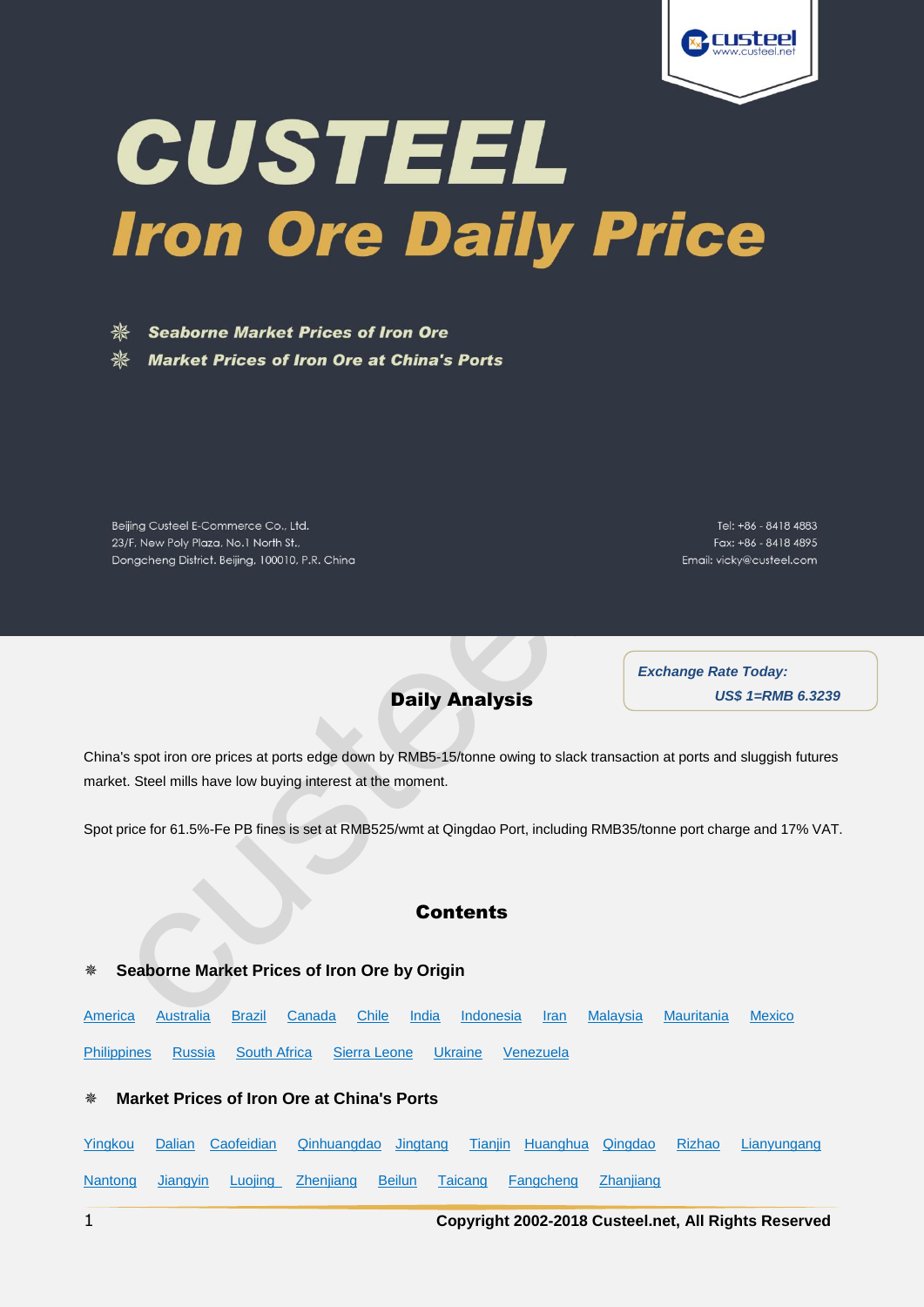# **Seaborne Market Prices of Iron Ore**

## <span id="page-1-0"></span>**Seaborne Market Prices of American Iron Ore on Mar 8, 2018**

| <b>Product</b>        |       |      |      | Grade FOB CFR Change | <b>POL</b> | <b>Spec.</b>        | <b>Unit</b> |
|-----------------------|-------|------|------|----------------------|------------|---------------------|-------------|
| American concentrates | 66.0% | 74.5 | 87.0 | $-0.4$               | Mobile     | Moisture: 12%, S0.8 | US\$/dmt    |

**[Back to Contents](#page-0-0)** 

## <span id="page-1-1"></span>**Seaborne Market Prices of Australian Iron Ore on Mar 8, 2018**

| <b>Product</b>   | Grade | <b>FOB</b> | <b>CFR</b> | <b>Change</b> | <b>POL</b>      | Spec.        | <b>Unit</b> |
|------------------|-------|------------|------------|---------------|-----------------|--------------|-------------|
| PB fines         | 61.5% | 66.2       | 74         | $-0.5$        | Dampier/Hedland | Moisture: 8% | US\$/dmt    |
| Newman fines     | 63.0% | 68.5       | 76.0       | $-0.5$        | Dampier/Hedland | Moisture: 8% | US\$/dmt    |
| <b>MAC</b> fines | 60.8% | 60.8       | 67.5       | $-0.5$        | Dampier/Hedland | Moisture: 8% | US\$/dmt    |
| PB lumps         | 62.5% | 80.9       | 87.2       | $-0.5$        | Dampier/Hedland | Moisture:4%  | US\$/dmt    |
| Newman lumps     | 63.0% | 82.7       | 89.0       | $-0.5$        | Dampier/Hedland | Moisture:4%  | US\$/dmt    |
| Roy Hill fines   | 61.0% | 56.2       | 63.0       | $-0.5$        | Dampier/Hedland | Moisture: 8% | US\$/dmt    |
| Jimblebar fines  | 61.5% | 60.6       | 67.4       | $-0.5$        | Dampier/Hedland | Moisture: 8% | US\$/dmt    |
| FB fines         | 58.3% | 39.5       | 46.4       | $-0.5$        | Dampier/Hedland | Moisture: 8% | US\$/dmt    |
| <b>SSF</b>       | 56.7% | 32.4       | 39.2       | $-0.5$        | Dampier/Hedland | Moisture: 8% | US\$/dmt    |
| Yandi fines      | 57.5% | 54.6       | 60.1       | $-0.5$        | Dampier/Hedland | Moisture: 8% | US\$/dmt    |
| Robe River fines | 57.0% | 44.1       | 50.1       | $-0.5$        | Dampier/Hedland | Moisture: 8% | US\$/dmt    |

#### **[Back to Contents](#page-0-0)**

## <span id="page-1-2"></span>**Seaborne Market Prices of Brazilian Iron Ore on Mar 8, 2018**

| <b>Product</b>           | Grade | <b>FOB</b> | <b>CFR</b> | <b>Change</b>            | <b>POL</b>  | Spec.        | <b>Unit</b> |
|--------------------------|-------|------------|------------|--------------------------|-------------|--------------|-------------|
| <b>SFCJ</b>              | 65.0% | 75         | 92.3       | $+0.5$                   | Tubarao/PDM | Moisture: 8% | US\$/dmt    |
| <b>SSFG</b>              | 61.5% | 47.8       | 64.6       | $-0.5$                   | Tubarao/PDM | Moisture: 8% | US\$/dmt    |
| <b>SFLA</b>              | 64.5% | 65.7       | 84.0       | $-0.5$                   | Tubarao/PDM | Moisture: 8% | US\$/dmt    |
| <b>BRBF</b>              | 62.5% | 48.9       | 75.6       | $-0.5$                   | Tubarao/PDM | Moisture: 8% | US\$/dmt    |
| Trafigura fines          | 61.0% | 44.2       | 60.7       | $\overline{\phantom{a}}$ | Tubarao/PDM | Moisture: 8% | US\$/dmt    |
| <b>Brazilian lumps</b>   | 62.0% | 59.9       | 76.2       |                          | Tubarao/PDM | Moisture:4%  | US\$/dmt    |
| <b>Brazilian pellets</b> | 65.0% | 108.7      | 124.5      | $\overline{\phantom{a}}$ | Tubarao/PDM | Moisture:2%  | US\$/dmt    |

#### **[Back to Contents](#page-0-0)**

## <span id="page-1-3"></span>**Seaborne Market Prices of Canadian Iron Ore on Mar 8, 2018**

| <b>Product</b>        | Grade | <b>FOB</b> | <b>NCFR N</b> | <b>Change</b> |           |              |          |
|-----------------------|-------|------------|---------------|---------------|-----------|--------------|----------|
| Canadian concentrates | 66.0% | 80.6       | 94.0          | $-0.4$        | Sept-iles | Moisture: 6% | US\$/dmt |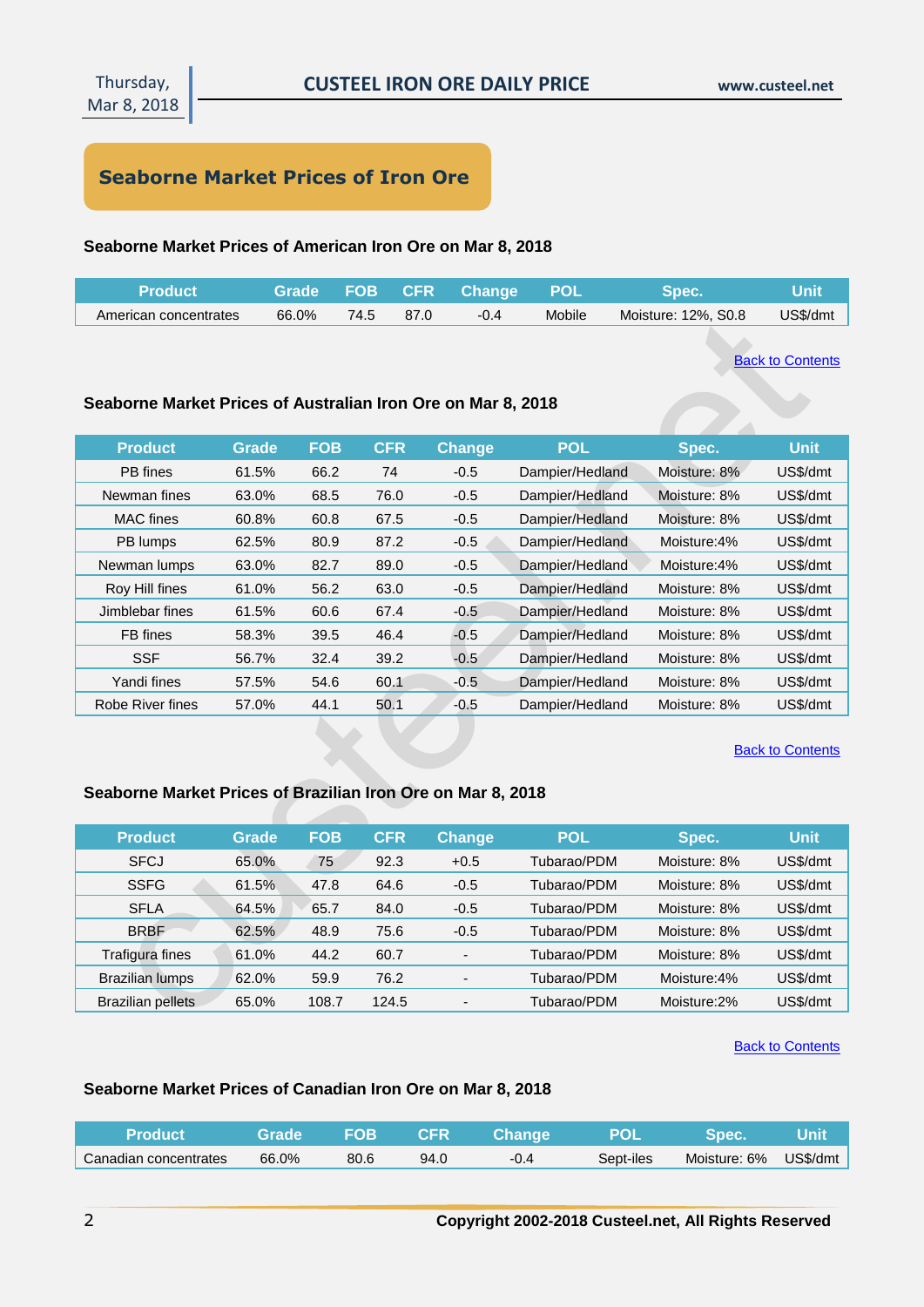**[Back to Contents](#page-0-0)** 

#### <span id="page-2-0"></span>**Seaborne Market Prices of Chilean Iron Ore on Mar 8, 2018**

| <b>Product</b>       | <b>Grade</b> |    |      | FOB CFR Change | YPOL    | <b>Spec</b>  | Unit     |
|----------------------|--------------|----|------|----------------|---------|--------------|----------|
| Chilean concentrates | 67.0%        | 82 | 97.8 | $+0.2$         | CALDERA | Moisture: 8% | US\$/dmt |

**[Back to Contents](#page-0-0)** 

#### <span id="page-2-2"></span>**Seaborne Market Prices of Indonesian Iron Ore on Mar 8, 2018**

| <b>Product</b>       | Grade' | <b>FOB</b> | <b>CFR</b> | <b>Change</b> |         | Spec.        |          |
|----------------------|--------|------------|------------|---------------|---------|--------------|----------|
| Indonesian sea sands | 56.0%  |            | 30.6       |               | Jakarta | Moisture: 8% | US\$/dmt |

**[Back to Contents](#page-0-0)** 

#### <span id="page-2-1"></span>**Seaborne Market Prices of Indian Iron Ore on Mar 8, 2018**

| <b>Product</b> | Grade | <b>FOB</b> | CFR  | Change | POL             | Spec.        | <b>Unit</b> |
|----------------|-------|------------|------|--------|-----------------|--------------|-------------|
| Indian fines   | 62.0% | 57.1       | 68.5 | $-0.5$ | Chennai/Paradip | Moisture: 8% | US\$/dmt    |
| Indian fines   | 57.0% | 23.4       | 34.4 | $-0.5$ | Goa/Mangalore   | Moisture: 8% | US\$/dmt    |
| Indian fines   | 55.0% | 16.3       | 26.9 | $-0.5$ | Goa             | Moisture:10% | US\$/dmt    |

[Back to Contents](#page-0-0)

#### <span id="page-2-3"></span>**Seaborne Market Prices of Iranian Iron Ore on Mar 8, 2018**

| <b>Product</b>         | Grade | <b>FOB</b>               | <b>CFR</b>                   | Change | <b>POL</b>       | Spec.                     | <b>Unit</b> |
|------------------------|-------|--------------------------|------------------------------|--------|------------------|---------------------------|-------------|
| Iranian concentrates   | 67.0% | 80.0                     | 97.5                         | $-0.5$ | <b>ABBAS/BIK</b> | 0.1%P,0.2%S, Moisture: 6% | US\$/dmt    |
| Iranian concentrates   | 66.0% | 78.0                     | 96.5                         | $-0.5$ | <b>ABBAS/BIK</b> | 0.1%P,0.2%S, Moisture: 6% | US\$/dmt    |
| Iranian concentrates   | 65.0% | 75.0                     | 93.5                         | $-0.5$ | <b>ABBAS/BIK</b> | 0.1%P,0.2%S, Moisture: 6% | US\$/dmt    |
| Iranian hematite fines | 62.0% | 35.9                     | 53.6                         | $-0.5$ | ABBAS/BIK        | 6%Si,2%Al,0.2%P,0.2%S     | US\$/dmt    |
| Iranian hematite fines | 61.0% | 34.1                     | 51.2                         | $-0.5$ | ABBAS/BIK        | 6%Si,2%AI,0.2%P,0.2%S     | US\$/dmt    |
| Iranian hematite fines | 60.0% | 31.7                     | 49.2                         | $-0.5$ | ABBAS/BIK        | 6%Si,2%AI,0.2%P,0.2%S     | US\$/dmt    |
| Iranian hematite fines | 59.0% | 29.2                     | 46.9                         | $-0.5$ | ABBAS/BIK        | 6%Si,2%Al,0.2%P,0.2%S     | US\$/dmt    |
| Iranian hematite fines | 58.0% | 26.7                     | 44.2                         | $-0.5$ | ABBAS/BIK        | 6%Si,2%AI,0.2%P,0.2%S     | US\$/dmt    |
| Iranian hematite fines | 57.0% | 23.7                     | 41.2                         | $-0.5$ | ABBAS/BIK        | 6%Si,2%Al,0.2%P,0.2%S     | US\$/dmt    |
| Iranian hematite fines | 56.0% | 21.7                     | 38.7                         | $-0.5$ | ABBAS/BIK        | 8%Si,2%AI,0.2%P,0.2%S     | US\$/dmt    |
| Iranian hematite fines | 55.0% | $\overline{\phantom{a}}$ | $\qquad \qquad \blacksquare$ |        | ABBAS/BIK        | 8%Si,2%Al,0.2%P,0.2%S     | US\$/dmt    |
| Iranian magnetites     | 62.0% | 42.1                     | 59.6                         | $-0.5$ | ABBAS/BIK        | 6%Si,2%AI,0.2%P,0.2%S     | US\$/dmt    |
| Iranian magnetites     | 61.0% | 39.9                     | 57.4                         | $-0.5$ | ABBAS/BIK        | 6%Si,2%AI,0.2%P,0.2%S     | US\$/dmt    |
| Iranian magnetites     | 60.0% | 37.5                     | 55.0                         | $-0.5$ | ABBAS/BIK        | 6%Si,2%Al,0.2%P,0.2%S     | US\$/dmt    |
| Iranian magnetites     | 59.0% | 35.3                     | 52.8                         | $-0.5$ | <b>ABBAS/BIK</b> | 6%Si,2%Al,0.2%P,0.2%S     | US\$/dmt    |
| Iranian magnetites     | 58.0% | 33.0                     | 50.5                         | $-0.5$ | ABBAS/BIK        | 6%Si,2%AI,0.2%P,0.2%S     | US\$/dmt    |
| Iranian magnetites     | 57.0% | 30.7                     | 48.5                         | $-0.5$ | <b>ABBAS/BIK</b> | 6%Si,2%AI,0.2%P,0.2%S     | US\$/dmt    |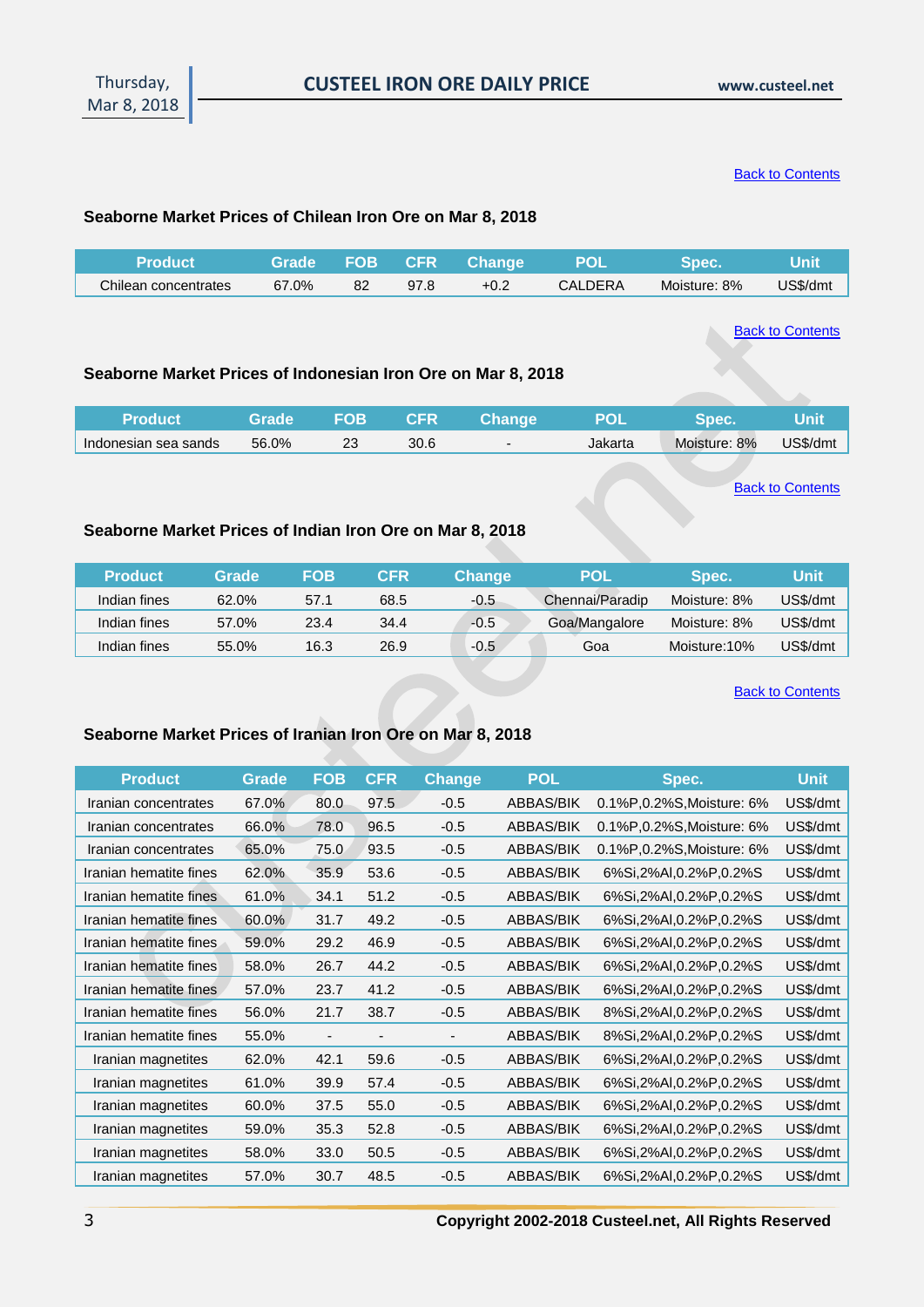## **CUSTEEL IRON ORE DAILY PRICE www.custeel.net**

| Iranian magnetites | 56.0% | 28.6 | 46.1 | $-0.5$ | ABBAS/BIK | 8%Si.2%AI.0.2%P.0.2%S | US\$/dmt |
|--------------------|-------|------|------|--------|-----------|-----------------------|----------|
| Iranian magnetites | 55.0% | 25.9 | 43.4 | $-0.5$ | ABBAS/BIK | 8%Si.2%AI.0.2%P.0.2%S | US\$/dmt |
| Iranian magnetites | 54.0% | 23.6 | 41.1 | $-0.5$ | ABBAS/BIK | 8%Si,2%AI,0.2%P,0.2%S | US\$/dmt |

**[Back to Contents](#page-0-0)** 

#### <span id="page-3-0"></span>**Seaborne Market Prices of Malaysian Iron Ore on Mar 8, 2018**

| Product         | <b>Grade</b> | FOB  | CFR  | Changel | POI           | <b>YDEC.</b> | Unit     |
|-----------------|--------------|------|------|---------|---------------|--------------|----------|
| Malaysian fines | 57.0%        | 20.8 | 29.2 | -0.5    | <b>PENANG</b> | Moisture:10% | JS\$/dmt |
| Malaysian lumps | 56.0%        | 19.3 | 27.0 | -0.5    | <b>PENANG</b> | Moisture: 9% | JS\$/dmt |

[Back to Contents](#page-0-0)

#### <span id="page-3-1"></span>**Seaborne Market Prices of Mauritanian Iron Ore on Mar 8, 2018**

| /Product          | <b>Grade</b> | <b>FOB</b> | <b>NCFRIM</b> | <b>Change</b> | <b>POL</b>        | <b>Spec.</b> | lUnit    |
|-------------------|--------------|------------|---------------|---------------|-------------------|--------------|----------|
| Mauritanian fines | 60.0%        | 31.4       | 44.7          | -0.5          | <b>NOUADHIBOU</b> | Moisture:2%  | US\$/dmt |

#### **[Back to Contents](#page-0-0)**

#### <span id="page-3-2"></span>**Seaborne Market Prices of Mexican Iron Ore on Mar 8, 2018**

| <b>Product</b> | <b>Grade</b> ' | FOB  | CFR  | Change' | POI    | <b>Spec.</b> | Unit     |
|----------------|----------------|------|------|---------|--------|--------------|----------|
| Mexican fines  | 63.5%          | 41.5 | 56.5 | $-0.5$  | LAZARC | Moisture: 6% | US\$/dmt |
| Mexican fines  | 58.0%          | 20.4 | 32.5 | $-0.5$  | LAZARC | Moisture: 6% | US\$/dmt |

[Back to Contents](#page-0-0)

#### <span id="page-3-3"></span>**Seaborne Market Prices of Philippine Iron Ore on Mar 8, 2018**

| 'Product             | Grade | FOB  | <b>CFR</b> | <b>Change</b> |       |              |          |
|----------------------|-------|------|------------|---------------|-------|--------------|----------|
| Philippine sea sands | 57.0% | 26.5 | 36.8       | -0.4          | Subic | Moisture: 8% | US\$/dmt |

**[Back to Contents](#page-0-0)** 

#### <span id="page-3-4"></span>**Seaborne Market Prices of Russian Iron Ore on Mar 8, 2018**

| <b>Product</b>       | Grade | <b>FOB</b> | <b>CFR</b> | <b>Change</b> | <b>POL</b>       | Spec.        | <b>Unit</b> |
|----------------------|-------|------------|------------|---------------|------------------|--------------|-------------|
| Russian concentrates | 66.0% | 77.0       | 95.0       | $-0.5$        | <b>Black Sea</b> | Moisture: 8% | US\$/dmt    |
| Russian concentrates | 65.0% | 75.9       | 93.5       | $-0.5$        | <b>Black Sea</b> | Moisture: 8% | US\$/dmt    |
| Russian pellets      | 63.0% | 103.3      | 116.7      | $-0.5$        | <b>Black Sea</b> | Moisture:2%  | US\$/dmt    |
| Russian pellets      | 65.0% | 107.3      | 121.7      | $-0.5$        | <b>Black Sea</b> | Moisture:2%  | US\$/dmt    |

[Back to Contents](#page-0-0)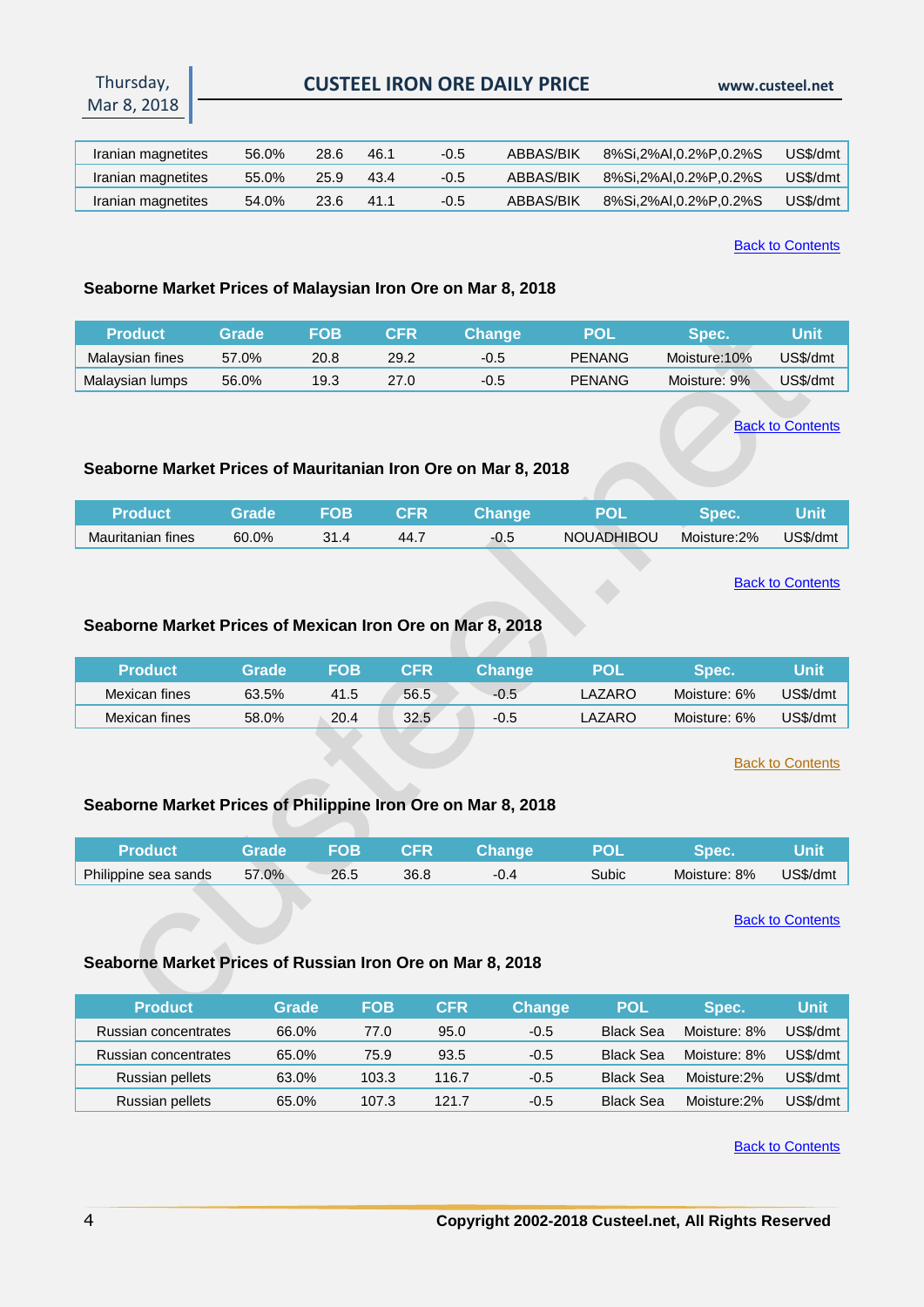#### <span id="page-4-0"></span>**Seaborne Market Prices of S. African Iron Ore on Mar 8, 2018**

| <b>Product</b>          | Grade | FOB  | CFR  | <b>Change</b> | POL              | Spec.        | Unit     |
|-------------------------|-------|------|------|---------------|------------------|--------------|----------|
| S. African fines        | 64.0% | 67.4 | 75.7 | $+0.4$        | Durban/Elizabeth | Moisture:2%  | US\$/dmt |
| S. African lumps        | 64.7% | 81.6 | 89.5 | $+0.4$        | Durban/Elizabeth | Moisture:1%  | US\$/dmt |
| S. African concentrates | 64.2% | 82.9 | 89.6 | $+0.4$        | Durban/Elizabeth | Moisture:5%  | US\$/dmt |
| S. African magnetites   | 55.2% | 30.4 | 39.2 | $+0.4$        | Durban/Elizabeth | Moisture: 8% | US\$/dmt |

**[Back to Contents](#page-0-0)** 

#### <span id="page-4-1"></span>**Seaborne Market Prices of Sierra Leonean Iron Ore on Mar 8, 2018**

| ⊾Product <b>\</b>    | Grade |      |      | <b>The STANDE CFR</b> Change | <b>POL</b>      | <b>Spec.</b> | Unit     |
|----------------------|-------|------|------|------------------------------|-----------------|--------------|----------|
| Sierra Leonean fines | 57.0% | 18.0 | 27.8 | $-0.2$                       | <b>FREETOWN</b> | Moisture:10% | US\$/dmt |

**[Back to Contents](#page-0-0)** 

#### <span id="page-4-2"></span>**Seaborne Market Prices of Ukrainian Iron Ore on Mar 8, 2018**

| <b>Product</b>         | Grade | FOB   | <b>CFR</b> | \Chanɑe \ | <b>POL</b>    | Spec.              | Unit     |
|------------------------|-------|-------|------------|-----------|---------------|--------------------|----------|
| Ukrainian concentrates | 66.0% | 76.3  | 95.9       | $-0.5$    | <b>ODESSA</b> | Moisture: 6%       | US\$/dmt |
| Ukrainian concentrates | 65.0% | 74.9  | 94.2       | $-0.5$    | <b>ODESSA</b> | Moisture: 6%, S0.2 | US\$/dmt |
| Ukrainian pellets      | 63.0% | 100.2 | 116.8      | $-0.5$    | <b>ODESSA</b> | Moisture:3%        | US\$/dmt |

[Back to Contents](#page-0-0)

## <span id="page-4-3"></span>**Seaborne Market Prices of Venezuelan Iron Ore on Mar 7, 2018**

| <b>Product</b>   | Grade | FOB  | ${\sf CFR}^{\sf t}$ | Change |             | <b>Spect</b> |          |
|------------------|-------|------|---------------------|--------|-------------|--------------|----------|
| Venezuelan fines | 64.0% | 66.1 | 85.2                | -0.5   | <b>BOCA</b> | Moisture: 8% | US\$/dmt |

**[Back to Contents](#page-0-0)** 

# **Market Prices of Iron Ore at China's Ports**

#### <span id="page-4-4"></span>**China's Market Prices of Imported Iron Ore in Port Yingkou on Mar 8, 2018 (BJT 9:30)**

| <b>Port</b> | <b>Product</b>   | Grade | <b>Price</b> | <b>Change</b> | <b>Unit</b> | <b>Price Attribute</b> | <b>Remark</b>            |
|-------------|------------------|-------|--------------|---------------|-------------|------------------------|--------------------------|
| Yingkou     | PB fines         | 61.5% | 570          | -             | RMB/T       | WMT, Tax included      | $\overline{\phantom{0}}$ |
| Yingkou     | PB lumps         | 62.5% | 690          | -5            | RMB/T       | WMT. Tax included      | $\overline{\phantom{a}}$ |
| Yingkou     | <b>MAC</b> fines | 60.8% | 530          | $-10$         | RMB/T       | WMT, Tax included      | $\overline{\phantom{a}}$ |
| Yingkou     | Jimblebar fines  | 61.5% | 505          | -5            | RMB/T       | WMT, Tax included      |                          |
| Yingkou     | Newman fines     | 63.0% | 588          | -             | RMB/T       | WMT, Tax included      | -                        |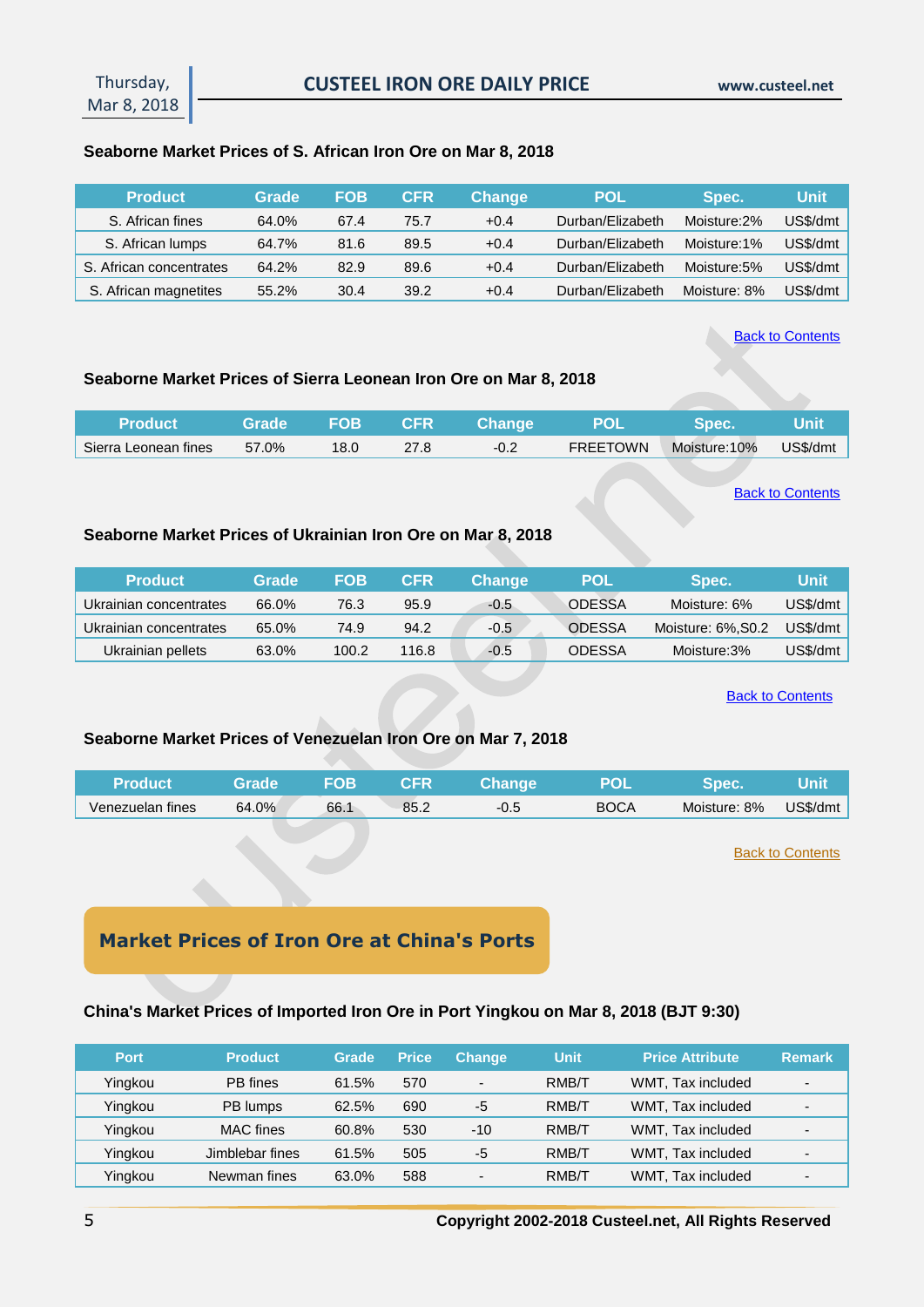Thursday, Mar 8, 2018

| Yingkou | Yandi fines      | 57.5% | 500 | -                        | RMB/T | WMT, Tax included |  |
|---------|------------------|-------|-----|--------------------------|-------|-------------------|--|
| Yingkou | FB fines         | 58.3% | 405 | $\overline{\phantom{0}}$ | RMB/T | WMT, Tax included |  |
| Yingkou | <b>SSF</b>       | 56.7% | 350 | -                        | RMB/T | WMT, Tax included |  |
| Yingkou | Roy Hill fines   | 61.0% | 520 | $\blacksquare$           | RMB/T | WMT, Tax included |  |
| Yingkou | Robe River fines | 57.0% | 410 | $\overline{\phantom{a}}$ | RMB/T | WMT. Tax included |  |
| Yingkou | <b>BRBF</b>      | 62.5% | 587 |                          | RMB/T | WMT, Tax included |  |
| Yingkou | Carajas fines    | 65.0% | 710 | $\overline{\phantom{0}}$ | RMB/T | WMT, Tax included |  |
| Yingkou | <b>SSFG</b>      | 61.5% | 517 | $\overline{\phantom{0}}$ | RMB/T | WMT, Tax included |  |
| Yingkou | <b>SFLA</b>      | 64.5% | 665 | -                        | RMB/T | WMT, Tax included |  |
| Yingkou | S. African fines | 64.0% | 629 |                          | RMB/T | WMT, Tax included |  |
| Yingkou | S. African lumps | 64.5% | 756 | $\overline{\phantom{0}}$ | RMB/T | WMT. Tax included |  |

#### **[Back to Contents](#page-0-0)**

## <span id="page-5-0"></span>**China's Market Prices of Imported Iron Ore in Port Dalian on Mar 8, 2018 (BJT 9:30)**

| <b>Port</b> | <b>Product</b>   | <b>Grade</b> | <b>Price</b> | <b>Change</b>            | <b>Unit</b> | <b>Price Attribute</b> | <b>Remark</b> |
|-------------|------------------|--------------|--------------|--------------------------|-------------|------------------------|---------------|
| Dalian      | PB fines         | 61.5%        | 570          | $\overline{\phantom{a}}$ | RMB/T       | WMT, Tax included      |               |
| Dalian      | PB lumps         | 62.5%        | 690          | -8                       | RMB/T       | WMT. Tax included      |               |
| Dalian      | Yandi fines      | 57.5%        | 503          | -                        | RMB/T       | WMT, Tax included      |               |
| Dalian      | FB fines         | 58.3%        | 402          |                          | RMB/T       | WMT. Tax included      |               |
| Dalian      | <b>SSF</b>       | 56.7%        | 345          | $-5$                     | RMB/T       | WMT. Tax included      |               |
| Dalian      | Roy Hill fines   | 61.0%        | 520          | ۰                        | RMB/T       | WMT, Tax included      |               |
| Dalian      | <b>BRBF</b>      | 62.5%        | 575          |                          | RMB/T       | WMT, Tax included      |               |
| Dalian      | <b>SSFG</b>      | 61.5%        | 510          |                          | RMB/T       | WMT, Tax included      |               |
| Dalian      | <b>SFLA</b>      | 64.5%        | 670          | $-5$                     | RMB/T       | WMT, Tax included      |               |
| Dalian      | S. African fines | 64.0%        | 622          |                          | RMB/T       | WMT, Tax included      |               |
| Dalian      | S. African lumps | 64.5%        | 754          |                          | RMB/T       | WMT, Tax included      |               |

#### **[Back to Contents](#page-0-0)**

## <span id="page-5-1"></span>**China's Market Prices of Imported Iron Ore in Port Caofeidian on Mar 8, 2018 (BJT 9:30)**

| <b>Port</b> | <b>Product</b>   | <b>Grade</b> | <b>Price</b> | <b>Change</b>                | <b>Unit</b> | <b>Price Attribute</b> | <b>Remark</b>            |
|-------------|------------------|--------------|--------------|------------------------------|-------------|------------------------|--------------------------|
| Caofeidian  | PB fines         | 61.5%        | 528          | $-2$                         | RMB/T       | WMT, Tax included      |                          |
| Caofeidian  | PB lumps         | 62.5%        | 650          | $\qquad \qquad \blacksquare$ | RMB/T       | WMT, Tax included      |                          |
| Caofeidian  | <b>MAC</b> fines | 60.8%        | 510          | $\qquad \qquad \blacksquare$ | RMB/T       | WMT, Tax included      |                          |
| Caofeidian  | Jimblebar fines  | 61.5%        | 480          |                              | RMB/T       | WMT. Tax included      |                          |
| Caofeidian  | Newman fines     | 63.0%        | 568          |                              | RMB/T       | WMT, Tax included      | ٠                        |
| Caofeidian  | Newman lumps     | 63.5%        | 665          |                              | RMB/T       | WMT, Tax included      | -                        |
| Caofeidian  | Yandi fines      | 57.5%        | 480          | -                            | RMB/T       | WMT. Tax included      | -                        |
| Caofeidian  | FB fines         | 58.3%        | 357          | $\overline{a}$               | RMB/T       | WMT, Tax included      | $\overline{\phantom{a}}$ |
| Caofeidian  | <b>SSF</b>       | 56.7%        | 320          | $\overline{\phantom{0}}$     | RMB/T       | WMT, Tax included      | $\overline{\phantom{0}}$ |
| Caofeidian  | Western fines    | 57.0%        | 325          | -5                           | RMB/T       | WMT, Tax included      | $\overline{\phantom{0}}$ |
| Caofeidian  | Rov Hill fines   | 61.0%        | 495          |                              | RMB/T       | WMT, Tax included      | $\overline{\phantom{0}}$ |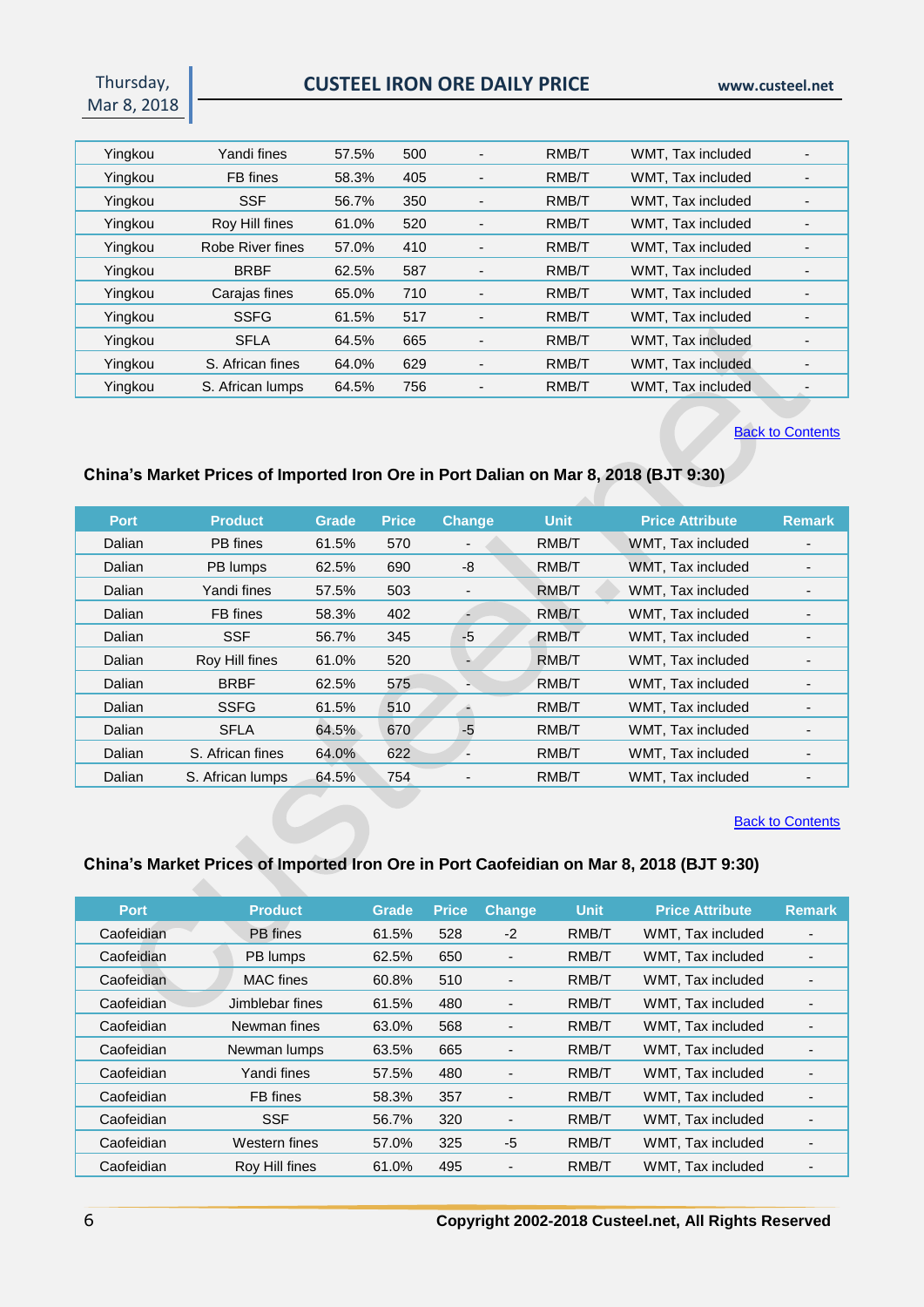Thursday, Mar 8, 2018

| Caofeidian | Roy Hill lumps                | 62.0% | 600  |                              | RMB/T | WMT, Tax included |                          |
|------------|-------------------------------|-------|------|------------------------------|-------|-------------------|--------------------------|
| Caofeidian | Robe River fines              | 57.0% | 385  | $\overline{\phantom{a}}$     | RMB/T | WMT, Tax included | $\overline{\phantom{0}}$ |
| Caofeidian | Trafigura fines               | 61.0% | 470  |                              | RMB/T | WMT, Tax included |                          |
| Caofeidian | Atlas fines                   | 57.0% | 330  | $\overline{\phantom{a}}$     | RMB/T | WMT, Tax included | $\overline{\phantom{0}}$ |
| Caofeidian | <b>BRBF</b>                   | 62.5% | 570  | $-10$                        | RMB/T | WMT, Tax included |                          |
| Caofeidian | Carajas fines                 | 65.0% | 670  | -5                           | RMB/T | WMT, Tax included |                          |
| Caofeidian | <b>SSFG</b>                   | 61.5% | 465  | -5                           | RMB/T | WMT, Tax included | $\overline{\phantom{0}}$ |
| Caofeidian | <b>SFLA</b>                   | 64.5% | 645  |                              | RMB/T | WMT, Tax included |                          |
| Caofeidian | <b>Brazilian concentrates</b> | 66.0% | 700  | $\overline{\phantom{a}}$     | RMB/T | WMT, Tax included | $\overline{\phantom{0}}$ |
| Caofeidian | <b>Brazilian pellets</b>      | 65.0% | 1000 | $\qquad \qquad \blacksquare$ | RMB/T | WMT, Tax included |                          |
| Caofeidian | <b>Brazilian lumps</b>        | 62.0% | 650  | $\overline{a}$               | RMB/T | WMT, Tax included |                          |
| Caofeidian | S. African concentrates       | 64.0% | 695  | $\qquad \qquad \blacksquare$ | RMB/T | WMT, Tax included |                          |
| Caofeidian | S. African fines              | 64.0% | 590  |                              | RMB/T | WMT, Tax included |                          |
| Caofeidian | S. African lumps              | 64.5% | 725  | $\overline{\phantom{a}}$     | RMB/T | WMT, Tax included | $\overline{\phantom{a}}$ |
| Caofeidian | Indian fines                  | 57.0% | 280  | $\overline{a}$               | RMB/T | WMT, Tax included | $\overline{\phantom{0}}$ |
| Caofeidian | Indian pellet                 | 63.5% | 940  |                              | RMB/T | WMT, Tax included |                          |
| Caofeidian | Iranian concentrates          | 66.0% | 678  | $\overline{a}$               | RMB/T | WMT, Tax included | $\overline{\phantom{0}}$ |
| Caofeidian | Iranian magnetite fines       | 58.0% | 290  |                              | RMB/T | WMT, Tax included |                          |
| Caofeidian | Ukrainian concentrates        | 66.0% | 735  |                              | RMB/T | WMT, Tax included | -                        |
| Caofeidian | Ukrainian pellets             | 63.0% | 1010 |                              | RMB/T | WMT, Tax included |                          |
| Caofeidian | Indonesian fines              | 52.0% | 255  |                              | RMB/T | WMT, Tax included | -                        |
| Caofeidian | Chilean concentrates          | 66.0% | 710  |                              | RMB/T | WMT, Tax included |                          |

**[Back to Contents](#page-0-0)** 

## <span id="page-6-0"></span>**China's Market Prices of Imported Iron Ore in Port Qinhuangdao on Mar 8, 2018 (BJT 9:30)**

| <b>Port</b> | <b>Product</b> | Grade | <b>Price</b> | <b>Change</b>            | <b>Unit</b> | <b>Price Attribute</b> | <b>Remark</b> |
|-------------|----------------|-------|--------------|--------------------------|-------------|------------------------|---------------|
| Qinhuangdao | PB fines       | 61.5% | 530          | $-1$                     | RMB/T       | WMT, Tax included      |               |
| Qinhuangdao | PB lumps       | 62.5% | 653          | $-2$                     | RMB/T       | WMT, Tax included      |               |
| Qinhuangdao | Newman fines   | 63.0% | 560          | $\overline{\phantom{0}}$ | RMB/T       | WMT, Tax included      |               |
| Qinhuangdao | FB fines       | 58.3% | 357          | -3                       | RMB/T       | WMT, Tax included      |               |
| Qinhuangdao | <b>SSF</b>     | 56.5% | 320          | $\overline{\phantom{0}}$ | RMB/T       | WMT. Tax included      |               |
| Qinhuangdao | Carajas fines  | 65.0% | 675          | -5                       | RMB/T       | WMT, Tax included      |               |
| Qinhuangdao | <b>SSFG</b>    | 61.5% | 475          | ٠                        | RMB/T       | WMT. Tax included      |               |

**[Back to Contents](#page-0-0)** 

## <span id="page-6-1"></span>**China's Market Prices of Imported Iron Ore in Port Jingtang on Mar 8, 2018 (BJT 9:30)**

| <b>Port</b> | <b>Product</b>   | Grade | <b>Price</b> | <b>Change</b>            | Unit  | <b>Price Attribute</b> | <b>Remark</b> |
|-------------|------------------|-------|--------------|--------------------------|-------|------------------------|---------------|
| Jingtang    | PB fines         | 61.5% | 530          | $\overline{\phantom{0}}$ | RMB/T | WMT, Tax included      | -             |
| Jingtang    | PB lumps         | 62.5% | 650          | $\overline{\phantom{0}}$ | RMB/T | WMT, Tax included      | -             |
| Jingtang    | <b>MAC</b> fines | 60.8% | 515          | $\overline{\phantom{0}}$ | RMB/T | WMT, Tax included      |               |
| Jingtang    | Jimblebar fines  | 61.5% | 475          | -5                       | RMB/T | WMT. Tax included      |               |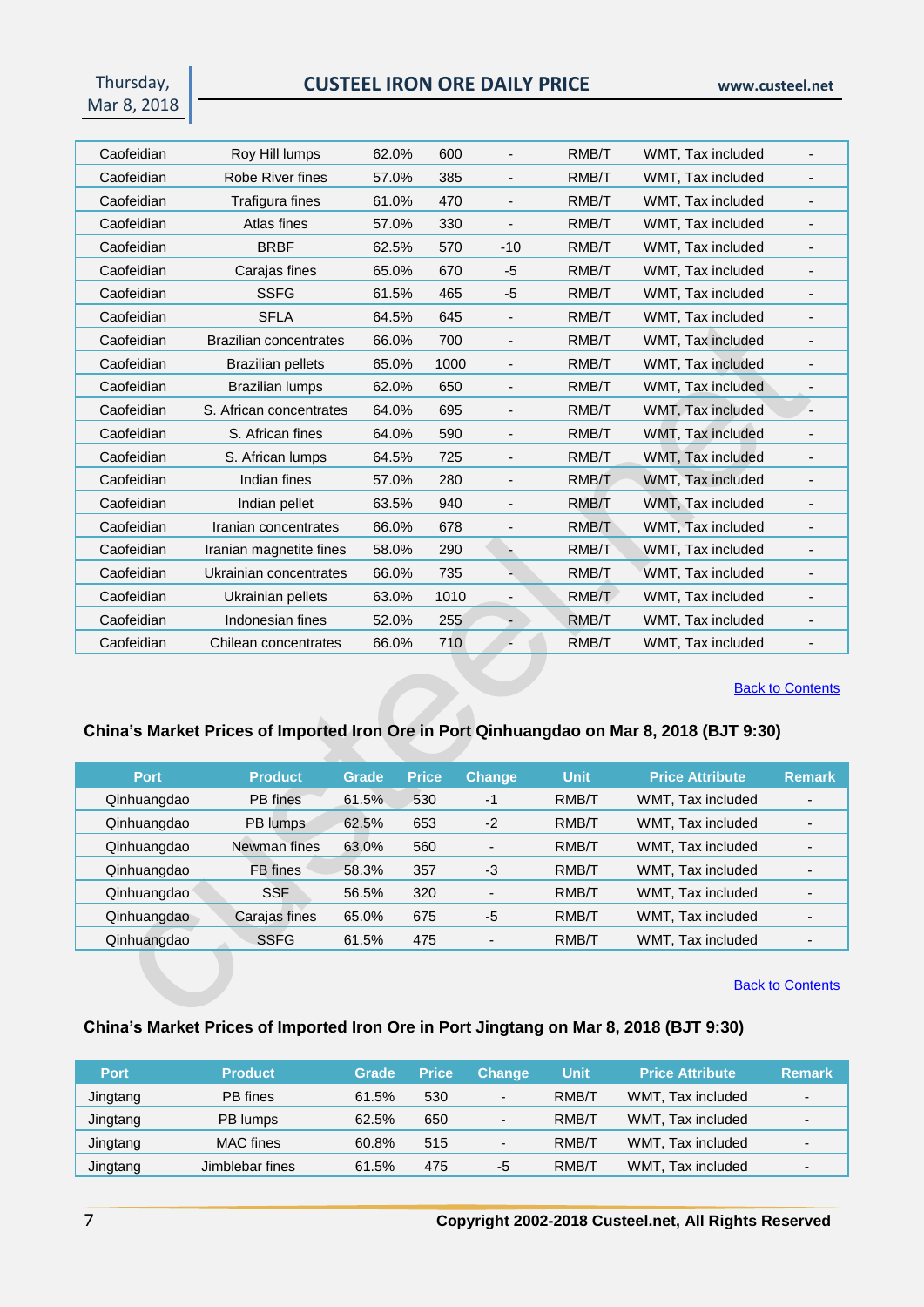Thursday, Mar 8, 2018

| Jingtang | Newman fines           | 63.0% | 555  | $\qquad \qquad \blacksquare$ | RMB/T | WMT, Tax included |                          |
|----------|------------------------|-------|------|------------------------------|-------|-------------------|--------------------------|
| Jingtang | Yandi fines            | 57.5% | 475  | $\overline{a}$               | RMB/T | WMT, Tax included |                          |
| Jingtang | FB fines               | 58.3% | 357  | $\overline{\phantom{a}}$     | RMB/T | WMT, Tax included |                          |
| Jingtang | <b>SSF</b>             | 56.7% | 320  | $\overline{\phantom{a}}$     | RMB/T | WMT, Tax included |                          |
| Jingtang | Western fines          | 57.0% | 322  | -5                           | RMB/T | WMT, Tax included |                          |
| Jingtang | Roy Hill fines         | 61.0% | 480  | $\overline{\phantom{a}}$     | RMB/T | WMT, Tax included |                          |
| Jingtang | Roy Hill lumps         | 62.0% | 585  | $\overline{\phantom{a}}$     | RMB/T | WMT, Tax included |                          |
| Jingtang | Robe River fines       | 57.0% | 380  | $\overline{\phantom{a}}$     | RMB/T | WMT, Tax included | $\overline{\phantom{a}}$ |
| Jingtang | <b>BRBF</b>            | 62.5% | 570  |                              | RMB/T | WMT, Tax included |                          |
| Jingtang | Carajas fines          | 65.0% | 670  | -5                           | RMB/T | WMT, Tax included |                          |
| Jingtang | <b>SSFG</b>            | 61.5% | 465  | -5                           | RMB/T | WMT, Tax included |                          |
| Jingtang | S. African fines       | 64.0% | 620  | $\overline{\phantom{a}}$     | RMB/T | WMT, Tax included |                          |
| Jingtang | S. African lumps       | 64.5% | 725  |                              | RMB/T | WMT, Tax included |                          |
| Jingtang | Indian fines           | 54.0% | 272  |                              | RMB/T | WMT, Tax included |                          |
| Jingtang | Ukrainian concentrates | 66.0% | 735  | $\overline{\phantom{a}}$     | RMB/T | WMT, Tax included |                          |
| Jingtang | Chilean concentrates   | 66.0% | 700  | $\overline{a}$               | RMB/T | WMT, Tax included |                          |
| Jingtang | Chilean pellets        | 65.0% | 1000 |                              | RMB/T | WMT, Tax included |                          |
| Jingtang | Malaysian fines        | 57.0% | 255  | -5                           | RMB/T | WMT, Tax included |                          |
| Jingtang | Venezuelan fines       | 64.5% | 640  | -5                           | RMB/T | WMT, Tax included |                          |
| Jingtang | New Zealand sea sands  | 58.0% | 360  | $-5$                         | RMB/T | WMT, Tax included |                          |

**[Back to Contents](#page-0-0)** 

# <span id="page-7-0"></span>**China's Market Prices of Imported Iron Ore in Port Tianjin on Mar 8, 2018 (BJT 9:30)**

| <b>Product</b>   | <b>Grade</b> | <b>Price</b> | <b>Change</b>            | <b>Unit</b> | <b>Price Attribute</b> | <b>Remark</b>                |
|------------------|--------------|--------------|--------------------------|-------------|------------------------|------------------------------|
| PB fines         | 61.5%        | 550          | $\overline{\phantom{a}}$ | RMB/T       | WMT, Tax included      | $\overline{\phantom{a}}$     |
| PB lumps         | 62.5%        | 660          | $\overline{\phantom{0}}$ | RMB/T       | WMT, Tax included      | $\overline{\phantom{a}}$     |
| MAC fines        | 60.8%        | 515          | $\overline{\phantom{0}}$ | RMB/T       | WMT, Tax included      | $\overline{\phantom{a}}$     |
| Jimblebar fines  | 61.5%        | 490          | -                        | RMB/T       | WMT, Tax included      |                              |
| Newman fines     | 63.0%        | 567          | $\overline{\phantom{a}}$ | RMB/T       | WMT, Tax included      |                              |
| Newman lumps     | 63.5%        | 670          | $-2$                     | RMB/T       | WMT, Tax included      |                              |
| Yandi fines      | 57.5%        | 480          | $\overline{\phantom{a}}$ | RMB/T       | WMT, Tax included      |                              |
| FB fines         | 58.3%        | 370          | $\overline{\phantom{a}}$ | RMB/T       | WMT, Tax included      | $\overline{\phantom{a}}$     |
| <b>SSF</b>       | 56.7%        | 325          | $\overline{\phantom{0}}$ | RMB/T       | WMT, Tax included      |                              |
| Western fines    | 57.0%        | 332          | -5                       | RMB/T       | WMT, Tax included      |                              |
| Roy Hill fines   | 61.0%        | 490          | $\overline{\phantom{a}}$ | RMB/T       | WMT, Tax included      |                              |
| Roy Hill lumps   | 62.0%        | 580          | -                        | RMB/T       | WMT, Tax included      |                              |
| Robe River fines | 57.0%        | 395          |                          | RMB/T       | WMT, Tax included      |                              |
| Trafigura fines  | 61.0%        | 465          | $\overline{\phantom{0}}$ | RMB/T       | WMT, Tax included      | $\overline{\phantom{a}}$     |
| Atlas fines      | 57.0%        | 345          | $\overline{\phantom{a}}$ | RMB/T       | WMT, Tax included      | $\overline{\phantom{a}}$     |
| <b>BRBF</b>      | 62.5%        | 560          | -                        | RMB/T       | WMT, Tax included      |                              |
| Carajas fines    | 65.0%        | 675          | -5                       | RMB/T       | WMT, Tax included      | $\overline{\phantom{a}}$     |
| <b>SSFG</b>      | 61.5%        | 490          | $-10$                    | RMB/T       | WMT, Tax included      | $\qquad \qquad \blacksquare$ |
| <b>SFLA</b>      | 64.5%        | 650          |                          | RMB/T       | WMT, Tax included      |                              |
|                  |              |              |                          |             |                        |                              |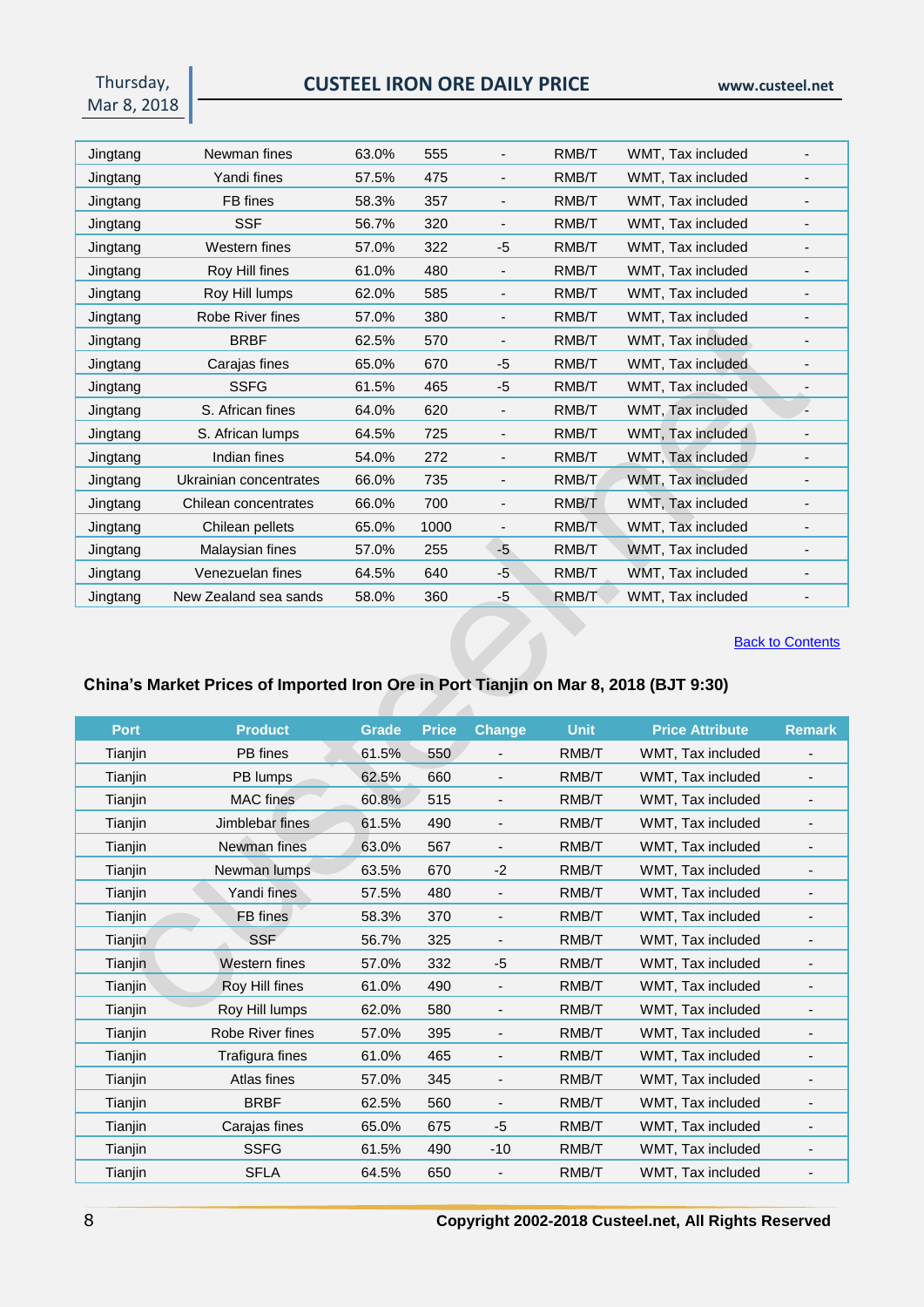Thursday, Mar 8, 2018

| Tianjin | Brazilian concentrates   | 66.0% | 690  | -                        | RMB/T | WMT, Tax included |  |
|---------|--------------------------|-------|------|--------------------------|-------|-------------------|--|
| Tianjin | <b>Brazilian pellets</b> | 65.0% | 1010 | $\blacksquare$           | RMB/T | WMT, Tax included |  |
| Tianjin | <b>Brazilian lumps</b>   | 62.0% | 650  | $\overline{\phantom{0}}$ | RMB/T | WMT, Tax included |  |
| Tianjin | S. African concentrates  | 64.0% | 690  | $\overline{\phantom{a}}$ | RMB/T | WMT, Tax included |  |
| Tianjin | S. African fines         | 64.0% | 626  | $\overline{\phantom{0}}$ | RMB/T | WMT, Tax included |  |
| Tianjin | S. African lumps         | 64.5% | 728  | $\overline{\phantom{a}}$ | RMB/T | WMT, Tax included |  |
| Tianjin | Indian fines             | 57.0% | 275  | $-5$                     | RMB/T | WMT. Tax included |  |
| Tianjin | Iranian concentrates     | 66.0% | 680  | $-5$                     | RMB/T | WMT, Tax included |  |
| Tianjin | Ukrainian concentrates   | 66.0% | 735  | $\overline{\phantom{a}}$ | RMB/T | WMT, Tax included |  |
| Tianjin | Chilean concentrates     | 66.0% | 713  | $\overline{\phantom{a}}$ | RMB/T | WMT, Tax included |  |
| Tianjin | Venezuelan fines         | 64.5% | 612  | $\overline{\phantom{a}}$ | RMB/T | WMT, Tax included |  |
| Tianjin | Philippine sea sands     | 57.0% | 365  | $-5$                     | RMB/T | WMT. Tax included |  |

#### **[Back to Contents](#page-0-0)**

## <span id="page-8-0"></span>**China's Market Prices of Imported Iron Ore in Port Huanghua on Mar 8, 2018 (BJT 9:30)**

| <b>Port</b> | <b>Product</b>       | Grade | <b>Price</b> | <b>Change</b>            | <b>Unit</b> | <b>Price Attribute</b> | <b>Remark</b> |
|-------------|----------------------|-------|--------------|--------------------------|-------------|------------------------|---------------|
| Huanghua    | PB fines             | 61.5% | 545          | $+5$                     | RMB/T       | WMT, Tax included      |               |
| Huanghua    | PB lumps             | 62.5% | 660          | $\blacksquare$           | RMB/T       | WMT, Tax included      |               |
| Huanghua    | <b>MAC</b> fines     | 60.8% | 510          | $-5$                     | RMB/T       | WMT, Tax included      |               |
| Huanghua    | Jimblebar fines      | 61.5% | 490          |                          | RMB/T       | WMT, Tax included      |               |
| Huanghua    | Newman fines         | 63.0% | 565          |                          | RMB/T       | WMT, Tax included      |               |
| Huanghua    | Roy Hill fines       | 61.0% | 490          |                          | RMB/T       | WMT, Tax included      |               |
| Huanghua    | Roy Hill lumps       | 61.0% | 585          |                          | RMB/T       | WMT, Tax included      |               |
| Huanghua    | FB fines             | 58.3% | 365          | $\overline{\phantom{a}}$ | RMB/T       | WMT, Tax included      |               |
| Huanghua    | <b>SSF</b>           | 56.7% | 330          | $\overline{\phantom{a}}$ | RMB/T       | WMT, Tax included      |               |
| Huanghua    | Carajas fines        | 65.0% | 675          | $-3$                     | RMB/T       | WMT, Tax included      |               |
| Huanghua    | <b>BRBF</b>          | 63.5% | 570          | $-5$                     | RMB/T       | WMT, Tax included      |               |
| Huanghua    | <b>SSFG</b>          | 61.5% | 475          | $\blacksquare$           | RMB/T       | WMT, Tax included      |               |
| Huanghua    | Sierra Leonean fines | 57.0% | 310          | $-5$                     | RMB/T       | WMT, Tax included      |               |
| Huanghua    | Indian fines         | 57.0% | 285          | $-5$                     | RMB/T       | WMT, Tax included      |               |

#### **[Back to Contents](#page-0-0)**

## <span id="page-8-1"></span>**China's Market Prices of Imported Iron Ore in Port Qingdao on Mar 8, 2018 (BJT 9:30)**

| <b>Port</b> | <b>Product</b>  | Grade | <b>Price</b> | <b>Change</b> | <b>Unit</b> | <b>Price Attribute</b> | <b>Remark</b>  |
|-------------|-----------------|-------|--------------|---------------|-------------|------------------------|----------------|
| Qingdao     | PB fines        | 61.5% | 525          | $-2$          | RMB/T       | WMT, Tax included      |                |
| Qingdao     | PB lumps        | 62.5% | 650          | $-2$          | RMB/T       | WMT. Tax included      |                |
| Qingdao     | MAC fines       | 60.8% | 500          | $-5$          | RMB/T       | WMT. Tax included      | $\blacksquare$ |
| Qingdao     | Jimblebar fines | 61.5% | 485          | -5            | RMB/T       | WMT. Tax included      |                |
| Qingdao     | Newman fines    | 63.0% | 550          | $-2$          | RMB/T       | WMT, Tax included      |                |
| Qingdao     | Newman lumps    | 63.5% | 662          | -3            | RMB/T       | WMT. Tax included      |                |
| Qingdao     | Yandi fines     | 57.5% | 470          | -             | RMB/T       | WMT. Tax included      |                |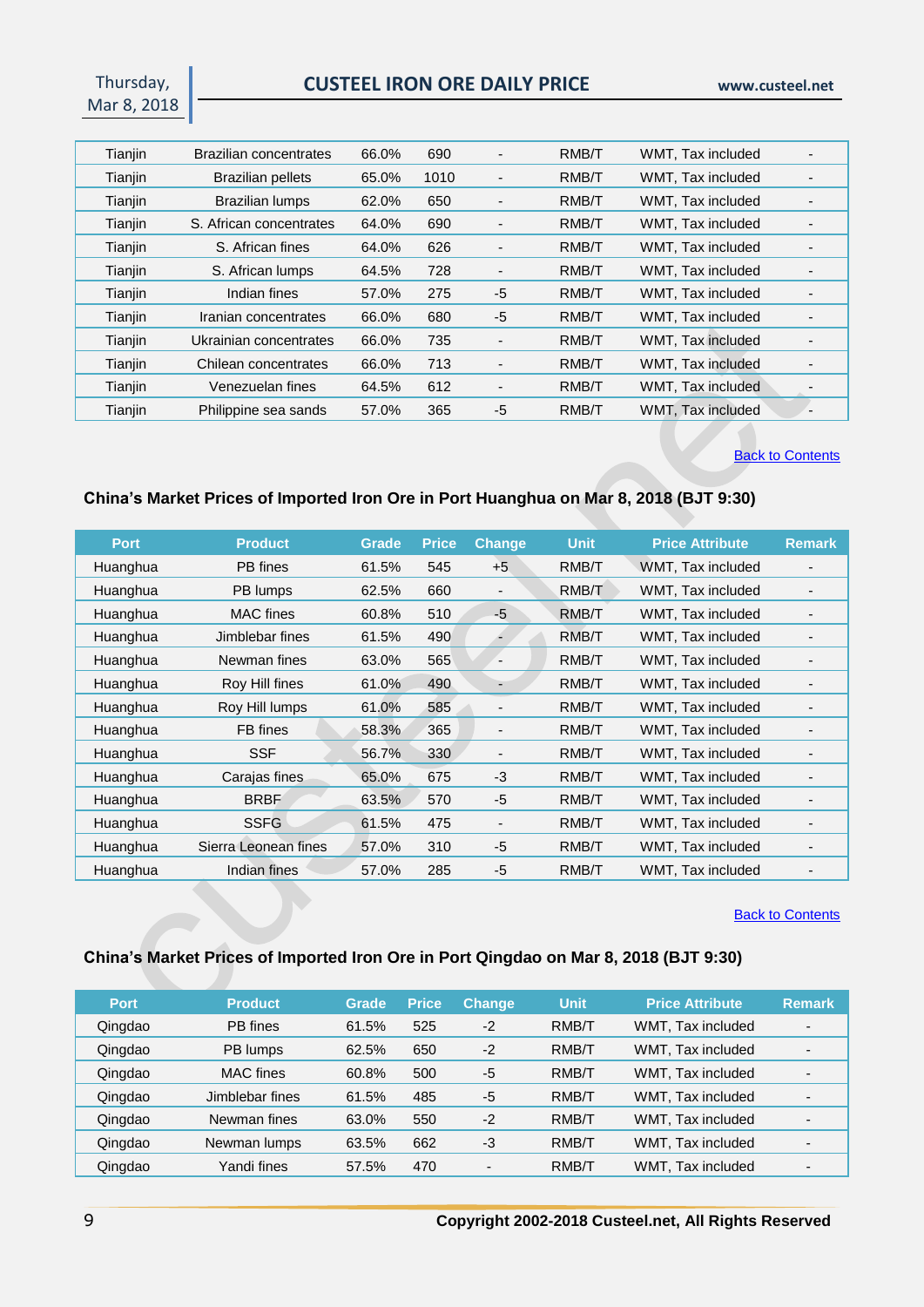Thursday, Mar 8, 2018

| Qingdao | FB fines                      | 58.3% | 358 |                          | RMB/T | WMT, Tax included |                          |
|---------|-------------------------------|-------|-----|--------------------------|-------|-------------------|--------------------------|
| Qingdao | SSF                           | 56.7% | 320 |                          | RMB/T | WMT, Tax included |                          |
| Qingdao | Western fines                 | 57.0% | 318 | $\blacksquare$           | RMB/T | WMT, Tax included | $\overline{\phantom{a}}$ |
| Qingdao | Roy Hill fines                | 61.0% | 470 |                          | RMB/T | WMT, Tax included |                          |
| Qingdao | Roy Hill lumps                | 62.0% | 580 |                          | RMB/T | WMT, Tax included | $\overline{\phantom{a}}$ |
| Qingdao | Robe River fines              | 57.0% | 384 | -2                       | RMB/T | WMT, Tax included |                          |
| Qingdao | Trafigura fines               | 61.0% | 460 | $\overline{\phantom{a}}$ | RMB/T | WMT, Tax included | $\overline{\phantom{a}}$ |
| Qingdao | Atlas fines                   | 57.0% | 317 |                          | RMB/T | WMT, Tax included | $\overline{\phantom{a}}$ |
| Qingdao | <b>BRBF</b>                   | 62.5% | 545 |                          | RMB/T | WMT, Tax included |                          |
| Qingdao | Carajas fines                 | 65.0% | 670 |                          | RMB/T | WMT, Tax included | $\overline{\phantom{a}}$ |
| Qingdao | <b>SSFG</b>                   | 61.5% | 467 |                          | RMB/T | WMT, Tax included |                          |
| Qingdao | <b>SFLA</b>                   | 64.5% | 625 | $\overline{\phantom{m}}$ | RMB/T | WMT, Tax included | Ξ.                       |
| Qingdao | <b>Brazilian concentrates</b> | 66.0% | 710 |                          | RMB/T | WMT, Tax included |                          |
| Qingdao | <b>Brazilian pellets</b>      | 65.0% | 990 |                          | RMB/T | WMT, Tax included | $\overline{\phantom{a}}$ |
| Qingdao | Brazilian lumps               | 62.0% | 615 |                          | RMB/T | WMT, Tax included |                          |
| Qingdao | S. African concentrates       | 64.0% | 680 |                          | RMB/T | WMT, Tax included | $\centerdot$             |
| Qingdao | S. African fines              | 64.0% | 560 | $\blacksquare$           | RMB/T | WMT, Tax included | $\overline{\phantom{a}}$ |
| Qingdao | S. African lumps              | 64.5% | 705 |                          | RMB/T | WMT, Tax included |                          |
| Qingdao | Sierra Leonean fines          | 57.0% | 225 |                          | RMB/T | WMT, Tax included |                          |
| Qingdao | Indian fines                  | 62.0% | 480 |                          | RMB/T | WMT, Tax included |                          |
| Qingdao | Indian fines                  | 60.0% | 455 | $\overline{\phantom{a}}$ | RMB/T | WMT, Tax included | $\overline{\phantom{a}}$ |
| Qingdao | Indian fines                  | 57.0% | 290 | $\tilde{\phantom{a}}$    | RMB/T | WMT, Tax included | $\overline{\phantom{a}}$ |
| Qingdao | Indian pellet                 | 63.5% | 950 |                          | RMB/T | WMT, Tax included |                          |
| Qingdao | Iranian concentrates          | 66.0% | 695 |                          | RMB/T | WMT, Tax included | $\overline{\phantom{a}}$ |
| Qingdao | Iranian magnetite fines       | 58.0% | 445 |                          | RMB/T | WMT, Tax included |                          |
| Qingdao | Ukrainian concentrates        | 66.0% | 710 |                          | RMB/T | WMT, Tax included | $\overline{\phantom{a}}$ |
| Qingdao | Ukrainian pellets             | 63.0% | 975 |                          | RMB/T | WMT, Tax included | $\overline{\phantom{a}}$ |
| Qingdao | Indonesian fines              | 52.0% | 190 |                          | RMB/T | WMT, Tax included |                          |
| Qingdao | Chilean concentrates          | 66.0% | 730 |                          | RMB/T | WMT, Tax included | $\overline{\phantom{a}}$ |
| Qingdao | Chilean pellets               | 65.0% | 995 |                          | RMB/T | WMT, Tax included |                          |
| Qingdao | Malaysian fines               | 57.0% | 240 | $\blacksquare$           | RMB/T | WMT, Tax included | $\overline{\phantom{a}}$ |
| Qingdao | Mauritanian fines             | 60.0% | 410 |                          | RMB/T | WMT, Tax included |                          |
| Qingdao | Venezuelan fines              | 64.5% | 640 |                          | RMB/T | WMT, Tax included | $\overline{\phantom{a}}$ |
| Qingdao | Philippine sea sands          | 57.0% | 348 |                          | RMB/T | WMT, Tax included |                          |

**[Back to Contents](#page-0-0)** 

## <span id="page-9-0"></span>**China's Market Prices of Imported Iron Ore in Port Rizhao on Mar 8, 2018 (BJT 9:30)**

| <b>Port</b> | <b>Product</b>   | <b>Grade</b> | <b>Price</b> | <b>Change</b>                | Unit  | <b>Price Attribute</b> | <b>Remark</b> |
|-------------|------------------|--------------|--------------|------------------------------|-------|------------------------|---------------|
| Rizhao      | PB fines         | 61.5%        | 525          | $\overline{\phantom{a}}$     | RMB/T | WMT, Tax included      |               |
| Rizhao      | PB lumps         | 62.5%        | 650          | $\overline{\phantom{a}}$     | RMB/T | WMT, Tax included      |               |
| Rizhao      | <b>MAC</b> fines | 60.8%        | 505          | $\blacksquare$               | RMB/T | WMT, Tax included      |               |
| Rizhao      | Jimblebar fines  | 61.5%        | 480          | $\qquad \qquad \blacksquare$ | RMB/T | WMT, Tax included      |               |
| Rizhao      | Newman fines     | 63.0%        | 547          | $\overline{\phantom{0}}$     | RMB/T | WMT, Tax included      |               |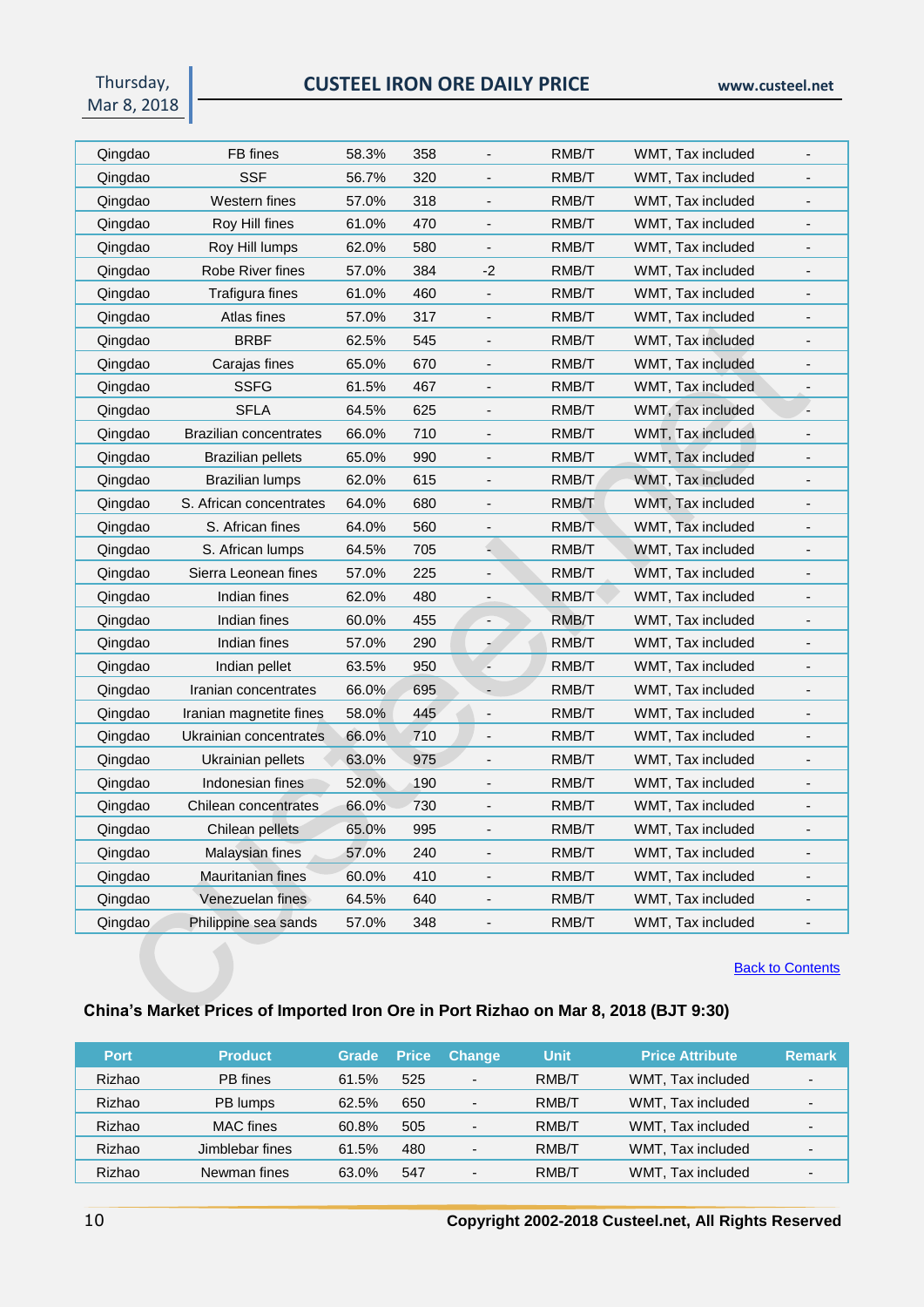Thursday, Mar 8, 2018

| Rizhao | Newman lumps                  | 63.5% | 665  |                              | RMB/T | WMT, Tax included |                          |
|--------|-------------------------------|-------|------|------------------------------|-------|-------------------|--------------------------|
| Rizhao | Yandi fines                   | 57.5% | 467  | $+5$                         | RMB/T | WMT, Tax included | $\overline{\phantom{0}}$ |
| Rizhao | FB fines                      | 58.3% | 355  |                              | RMB/T | WMT, Tax included |                          |
| Rizhao | <b>SSF</b>                    | 56.7% | 320  | $\overline{\phantom{a}}$     | RMB/T | WMT, Tax included | $\overline{\phantom{a}}$ |
| Rizhao | Western fines                 | 57.0% | 325  | $\overline{\phantom{a}}$     | RMB/T | WMT, Tax included |                          |
| Rizhao | Roy Hill fines                | 61.0% | 495  | $\overline{a}$               | RMB/T | WMT, Tax included |                          |
| Rizhao | Roy Hill lumps                | 62.0% | 585  | $\overline{\phantom{a}}$     | RMB/T | WMT, Tax included | $\overline{\phantom{0}}$ |
| Rizhao | Robe River fines              | 57.0% | 380  |                              | RMB/T | WMT, Tax included |                          |
| Rizhao | Trafigura fines               | 61.0% | 450  | $\overline{\phantom{a}}$     | RMB/T | WMT, Tax included |                          |
| Rizhao | <b>BRBF</b>                   | 62.5% | 545  | $\overline{a}$               | RMB/T | WMT, Tax included |                          |
| Rizhao | Carajas fines                 | 65.0% | 670  | $\overline{a}$               | RMB/T | WMT, Tax included |                          |
| Rizhao | <b>SSFG</b>                   | 61.5% | 470  | $\overline{\phantom{a}}$     | RMB/T | WMT, Tax included |                          |
| Rizhao | <b>SFLA</b>                   | 64.5% | 620  |                              | RMB/T | WMT, Tax included |                          |
| Rizhao | <b>Brazilian concentrates</b> | 66.0% | 695  | $\qquad \qquad \blacksquare$ | RMB/T | WMT, Tax included | $\overline{\phantom{a}}$ |
| Rizhao | <b>Brazilian pellets</b>      | 65.0% | 1000 | $\overline{\phantom{a}}$     | RMB/T | WMT, Tax included |                          |
| Rizhao | <b>Brazilian lumps</b>        | 62.0% | 630  | $\overline{a}$               | RMB/T | WMT, Tax included |                          |
| Rizhao | S. African fines              | 64.0% | 570  | $\qquad \qquad \blacksquare$ | RMB/T | WMT, Tax included | $\overline{\phantom{a}}$ |
| Rizhao | Indian pellet                 | 63.5% | 925  |                              | RMB/T | WMT, Tax included |                          |
| Rizhao | Iranian concentrates          | 66.0% | 675  | $-5$                         | RMB/T | WMT, Tax included |                          |
| Rizhao | Ukrainian concentrates        | 66.0% | 730  | $\overline{a}$               | RMB/T | WMT, Tax included | $\overline{\phantom{0}}$ |
| Rizhao | Chilean concentrates          | 66.0% | 720  | ÷                            | RMB/T | WMT, Tax included |                          |
| Rizhao | Malaysian fines               | 57.0% | 245  | $\overline{\phantom{a}}$     | RMB/T | WMT, Tax included |                          |

**[Back to Contents](#page-0-0)** 

# <span id="page-10-0"></span>**China's Market Prices of Imported Iron Ore in Port Lianyungang on Mar 8, 2018 (BJT 9:30)**

| <b>Port</b> | <b>Product</b>           | Grade | <b>Price</b> | <b>Change</b>            | <b>Unit</b> | <b>Price Attribute</b> | <b>Remark</b>            |
|-------------|--------------------------|-------|--------------|--------------------------|-------------|------------------------|--------------------------|
| Lianyungang | PB fines                 | 61.5% | 522          | -5                       | RMB/T       | WMT, Tax included      |                          |
| Lianyungang | PB lumps                 | 62.5% | 650          | $-2$                     | RMB/T       | WMT, Tax included      |                          |
| Lianyungang | <b>MAC</b> fines         | 60.8% | 502          | -5                       | RMB/T       | WMT, Tax included      |                          |
| Lianyungang | Jimblebar fines          | 61.5% | 482          | -5                       | RMB/T       | WMT, Tax included      |                          |
| Lianyungang | Newman fines             | 63.0% | 550          | -5                       | RMB/T       | WMT, Tax included      |                          |
| Lianyungang | Newman lumps             | 63.5% | 660          | -5                       | RMB/T       | WMT, Tax included      |                          |
| Lianyungang | Yandi fines              | 57.5% | 465          | $\overline{\phantom{a}}$ | RMB/T       | WMT, Tax included      |                          |
| Lianyungang | FB fines                 | 58.3% | 358          |                          | RMB/T       | WMT, Tax included      |                          |
| Lianyungang | <b>SSF</b>               | 56.7% | 320          |                          | RMB/T       | WMT, Tax included      |                          |
| Lianyungang | Western fines            | 57.0% | 318          |                          | RMB/T       | WMT, Tax included      |                          |
| Lianyungang | Roy Hill fines           | 61.0% | 460          | $\overline{\phantom{0}}$ | RMB/T       | WMT, Tax included      | $\overline{\phantom{0}}$ |
| Lianyungang | Robe River fines         | 57.0% | 380          |                          | RMB/T       | WMT, Tax included      |                          |
| Lianyungang | <b>BRBF</b>              | 62.5% | 545          | $\overline{\phantom{a}}$ | RMB/T       | WMT, Tax included      |                          |
| Lianyungang | Carajas fines            | 65.0% | 670          | -5                       | RMB/T       | WMT, Tax included      |                          |
| Lianyungang | <b>SSFG</b>              | 61.5% | 470          | $\overline{\phantom{a}}$ | RMB/T       | WMT, Tax included      | -                        |
| Lianyungang | <b>Brazilian pellets</b> | 65.0% | 980          | $\overline{\phantom{0}}$ | RMB/T       | WMT, Tax included      |                          |
| Lianyungang | <b>Brazilian lumps</b>   | 62.0% | 605          |                          | RMB/T       | WMT, Tax included      |                          |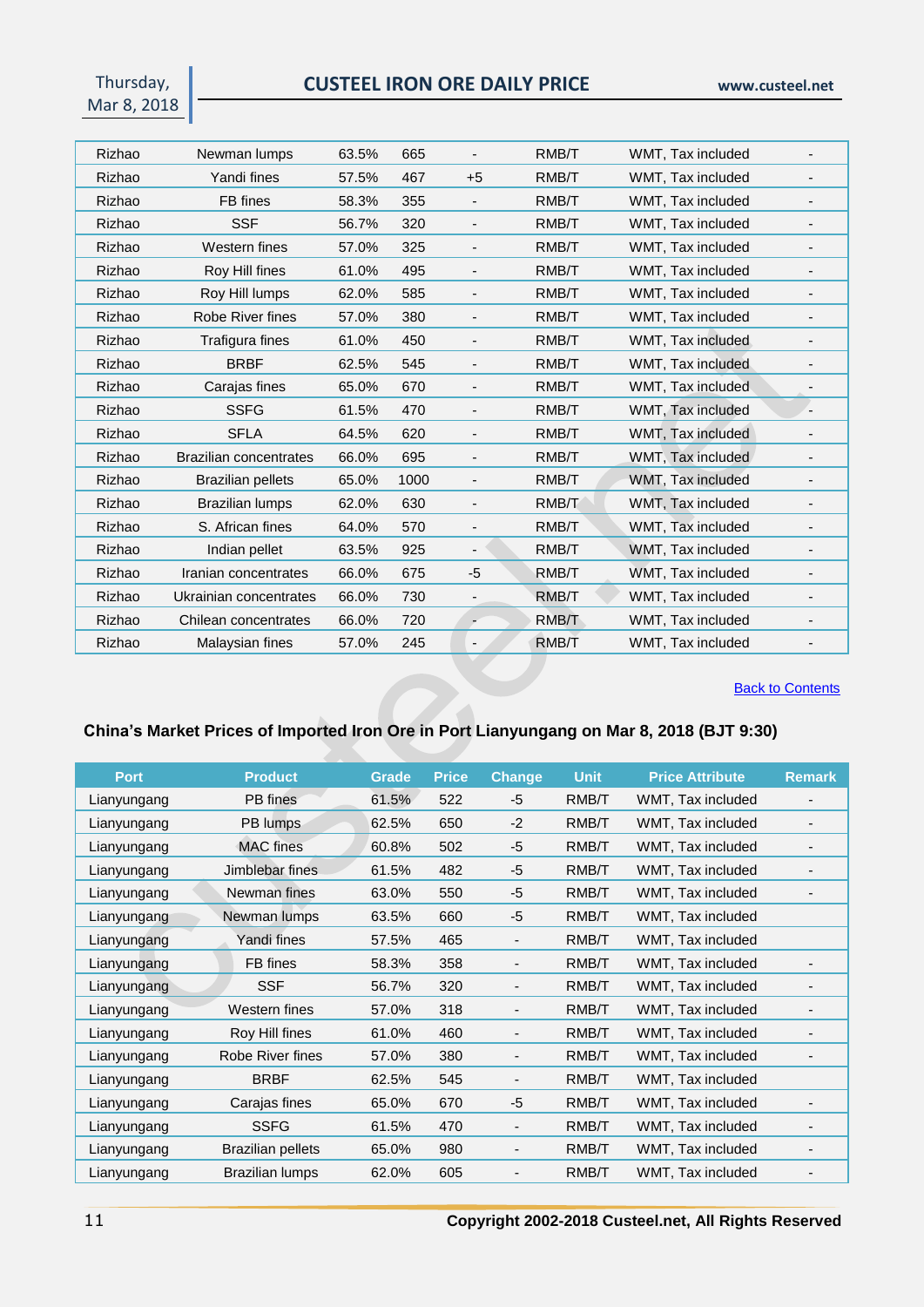## **CUSTEEL IRON ORE DAILY PRICE www.custeel.net**

| Lianyungang | S. African lumps        | 64.5% | 705 | $\overline{\phantom{0}}$ | RMB/T | WMT, Tax included |  |
|-------------|-------------------------|-------|-----|--------------------------|-------|-------------------|--|
| Lianyungang | Indian fines            | 57.0% | 240 | $\overline{\phantom{0}}$ | RMB/T | WMT, Tax included |  |
| Lianyungang | Iranian magnetite fines | 58.0% | 450 | $\overline{\phantom{0}}$ | RMB/T | WMT, Tax included |  |
| Lianyungang | Ukrainian concentrates  | 66.0% | 705 | $\overline{\phantom{a}}$ | RMB/T | WMT, Tax included |  |

#### [Back to Contents](#page-0-0)

## <span id="page-11-0"></span>**China's Market Prices of Imported Iron Ore in Port Nantong on Mar 8, 2018 (BJT 9:30)**

| <b>Port</b> | <b>Product</b>          | <b>Grade</b> | <b>Price</b> | <b>Change</b>                | <b>Unit</b> | <b>Price Attribute</b> | <b>Remark</b>            |
|-------------|-------------------------|--------------|--------------|------------------------------|-------------|------------------------|--------------------------|
| Nantong     | PB fines                | 61.5%        | 568          | $\overline{\phantom{0}}$     | RMB/T       | WMT, Tax included      |                          |
| Nantong     | PB lumps                | 62.5%        | 685          | -                            | RMB/T       | WMT, Tax included      |                          |
| Nantong     | <b>MAC</b> fines        | 60.8%        | 520          | $\qquad \qquad \blacksquare$ | RMB/T       | WMT, Tax included      |                          |
| Nantong     | Newman fines            | 63.0%        | 590          | $\qquad \qquad \blacksquare$ | RMB/T       | WMT, Tax included      |                          |
| Nantong     | Newman lumps            | 63.5%        | 695          | $\qquad \qquad \blacksquare$ | RMB/T       | WMT, Tax included      |                          |
| Nantong     | Yandi fines             | 57.5%        | 500          | $\qquad \qquad \blacksquare$ | RMB/T       | WMT, Tax included      |                          |
| Nantong     | FB fines                | 58.3%        | 380          | $\qquad \qquad \blacksquare$ | RMB/T       | WMT, Tax included      |                          |
| Nantong     | <b>SSF</b>              | 56.7%        | 347          |                              | RMB/T       | WMT, Tax included      |                          |
| Nantong     | Robe River fines        | 57.0%        | 395          |                              | RMB/T       | WMT, Tax included      |                          |
| Nantong     | Carajas fines           | 65.0%        | 705          | $\qquad \qquad \blacksquare$ | RMB/T       | WMT, Tax included      | $\overline{\phantom{a}}$ |
| Nantong     | <b>SSFG</b>             | 61.5%        | 505          | $\overline{\phantom{a}}$     | RMB/T       | WMT, Tax included      |                          |
| Nantong     | Brazilian lumps         | 62.0%        | 670          |                              | RMB/T       | WMT, Tax included      |                          |
| Nantong     | S. African concentrates | 64.0%        | 700          | $\blacksquare$               | RMB/T       | WMT, Tax included      |                          |
| Nantong     | S. African fines        | 64.0%        | 575          | $\overline{\phantom{0}}$     | RMB/T       | WMT, Tax included      |                          |
| Nantong     | S. African lumps        | 64.5%        | 720          | -                            | RMB/T       | WMT, Tax included      |                          |
| Nantong     | Iranian concentrates    | 66.0%        | 700          | $\qquad \qquad \blacksquare$ | RMB/T       | WMT, Tax included      |                          |

#### [Back to Contents](#page-0-0)

# <span id="page-11-1"></span>**China's Market Prices of Imported Iron Ore in Port Jiangyin on Mar 8, 2018 (BJT 9:30)**

| <b>Port</b> | <b>Product</b>   | Grade | <b>Price</b> | <b>Change</b>            | <b>Unit</b> | <b>Price Attribute</b> | <b>Remark</b> |
|-------------|------------------|-------|--------------|--------------------------|-------------|------------------------|---------------|
| Jiangyin    | PB fines         | 61.5% | 575          | $\overline{\phantom{a}}$ | RMB/T       | WMT, Tax included      |               |
| Jiangyin    | PB lumps         | 62.5% | 685          |                          | RMB/T       | WMT, Tax included      |               |
| Jiangyin    | <b>MAC</b> fines | 60.8% | 520          |                          | RMB/T       | WMT. Tax included      |               |
| Jiangyin    | Newman fines     | 63.0% | 593          |                          | RMB/T       | WMT, Tax included      |               |
| Jiangyin    | Yandi fines      | 57.5% | 505          |                          | RMB/T       | WMT, Tax included      |               |
| Jiangyin    | FB fines         | 58.3% | 380          |                          | RMB/T       | WMT, Tax included      |               |
| Jiangyin    | <b>SSF</b>       | 56.7% | 350          |                          | RMB/T       | WMT, Tax included      |               |
| Jiangyin    | Roy Hill fines   | 61.0% | 495          |                          | RMB/T       | WMT, Tax included      |               |
| Jiangyin    | Roy Hill lumps   | 62.0% | 560          | -                        | RMB/T       | WMT, Tax included      |               |
| Jiangyin    | <b>BRBF</b>      | 62.5% | 590          |                          | RMB/T       | WMT, Tax included      |               |
| Jiangyin    | Carajas fines    | 65.0% | 710          |                          | RMB/T       | WMT, Tax included      |               |
| Jiangyin    | <b>SSFG</b>      | 61.5% | 505          | $\overline{\phantom{a}}$ | RMB/T       | WMT, Tax included      |               |
| Jiangyin    | <b>SFLA</b>      | 64.5% | 660          |                          | RMB/T       | WMT, Tax included      |               |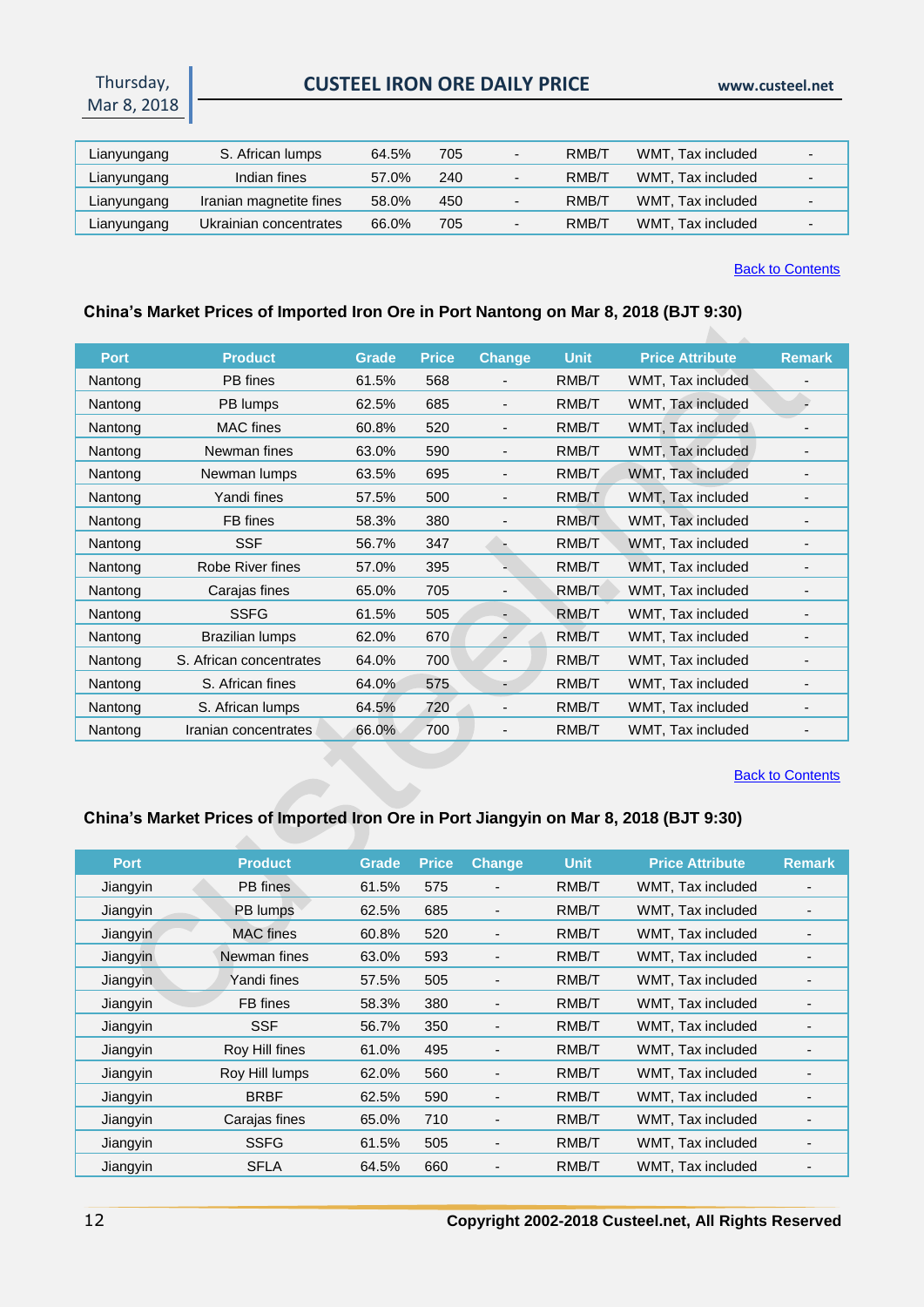## **CUSTEEL IRON ORE DAILY PRICE www.custeel.net**

| Jiangyin | <b>Brazilian concentrates</b> | 66.0% | 700  | $\overline{\phantom{0}}$     | RMB/T | WMT, Tax included |  |
|----------|-------------------------------|-------|------|------------------------------|-------|-------------------|--|
| Jiangyin | <b>Brazilian pellets</b>      | 65.0% | 1010 | $\overline{\phantom{a}}$     | RMB/T | WMT, Tax included |  |
| Jiangyin | Brazilian lumps               | 62.0% | 670  | $\overline{\phantom{a}}$     | RMB/T | WMT, Tax included |  |
| Jiangyin | S. African concentrates       | 64.0% | 715  | $\overline{\phantom{a}}$     | RMB/T | WMT, Tax included |  |
| Jiangyin | S. African fines              | 64.0% | 575  | $\overline{\phantom{a}}$     | RMB/T | WMT, Tax included |  |
| Jiangyin | S. African lumps              | 64.5% | 730  |                              | RMB/T | WMT. Tax included |  |
| Jiangyin | Iranian magnetite fines       | 58.0% | 430  |                              | RMB/T | WMT, Tax included |  |
| Jiangyin | Ukrainian concentrates        | 66.0% | 730  | $\overline{\phantom{0}}$     | RMB/T | WMT, Tax included |  |
| Jiangyin | Chilean concentrates          | 66.0% | 730  | $\qquad \qquad \blacksquare$ | RMB/T | WMT, Tax included |  |

**[Back to Contents](#page-0-0)** 

#### <span id="page-12-0"></span>**China's Market Prices of Imported Iron Ore in Port Luojing on Mar 8, 2018 (BJT 9:30)**

| <b>Port</b> | <b>Product</b>         | <b>Grade</b> | <b>Price</b> | <b>Change</b>                | <b>Unit</b> | <b>Price Attribute</b> | <b>Remark</b>                |
|-------------|------------------------|--------------|--------------|------------------------------|-------------|------------------------|------------------------------|
| Luojing     | PB fines               | 61.5%        | 570          | $\qquad \qquad \blacksquare$ | RMB/T       | WMT, Tax included      |                              |
| Luojing     | PB lumps               | 62.5%        | 680          | $\overline{\phantom{a}}$     | RMB/T       | WMT, Tax included      | -                            |
| Luojing     | <b>MAC</b> fines       | 60.8%        | 512          | Ξ                            | RMB/T       | WMT, Tax included      |                              |
| Luojing     | Newman fines           | 63.0%        | 590          | $\overline{\phantom{a}}$     | RMB/T       | WMT, Tax included      |                              |
| Luojing     | Newman lumps           | 63.5%        | 690          | $\overline{\phantom{a}}$     | RMB/T       | WMT, Tax included      | $\qquad \qquad \blacksquare$ |
| Luojing     | Yandi fines            | 57.5%        | 498          |                              | RMB/T       | WMT, Tax included      |                              |
| Luojing     | FB fines               | 58.3%        | 370          |                              | RMB/T       | WMT, Tax included      |                              |
| Luojing     | <b>SSF</b>             | 56.7%        | 345          |                              | RMB/T       | WMT, Tax included      | -                            |
| Luojing     | Carajas fines          | 65.0%        | 705          | $\overline{\phantom{0}}$     | RMB/T       | WMT, Tax included      |                              |
| Luojing     | <b>SSFG</b>            | 61.5%        | 500          | $\overline{\phantom{a}}$     | RMB/T       | WMT, Tax included      |                              |
| Luojing     | Brazilian concentrates | 66.0%        | 720          | $\overline{\phantom{a}}$     | RMB/T       | WMT, Tax included      |                              |
| Luojing     | Brazilian lumps        | 62.0%        | 670          | $\overline{\phantom{a}}$     | RMB/T       | WMT, Tax included      |                              |
| Luojing     | S. African fines       | 64.0%        | 575          | $\overline{\phantom{a}}$     | RMB/T       | WMT, Tax included      |                              |
| Luojing     | S. African lumps       | 64.5%        | 715          | $\qquad \qquad \blacksquare$ | RMB/T       | WMT, Tax included      |                              |
| Luojing     | Ukrainian concentrates | 66.0%        | 720          |                              | RMB/T       | WMT, Tax included      |                              |

#### **[Back to Contents](#page-0-0)**

## <span id="page-12-1"></span>**China's Market Prices of Imported Iron Ore in Port Zhenjiang on Mar 8, 2018 (BJT 9:30)**

| <b>Port</b> | <b>Product</b>   | <b>Grade</b> | <b>Price</b> | <b>Change</b>            | <b>Unit</b> | <b>Price Attribute</b> | <b>Remark</b> |
|-------------|------------------|--------------|--------------|--------------------------|-------------|------------------------|---------------|
| Zhenjiang   | PB fines         | 61.5%        | 575          | $\overline{\phantom{0}}$ | RMB/T       | WMT, Tax included      |               |
| Zhenjiang   | PB lumps         | 62.5%        | 685          | $\overline{\phantom{0}}$ | RMB/T       | WMT, Tax included      |               |
| Zhenjiang   | <b>MAC</b> fines | 60.8%        | 520          | $\overline{\phantom{0}}$ | RMB/T       | WMT, Tax included      |               |
| Zhenjiang   | Jimblebar fines  | 61.5%        | 510          | $\overline{\phantom{0}}$ | RMB/T       | WMT, Tax included      |               |
| Zhenjiang   | Newman fines     | 63.0%        | 598          | $\overline{\phantom{a}}$ | RMB/T       | WMT, Tax included      |               |
| Zhenjiang   | Yandi fines      | 57.5%        | 505          | $\overline{\phantom{0}}$ | RMB/T       | WMT, Tax included      |               |
| Zhenjiang   | FB fines         | 58.3%        | 385          | $\overline{\phantom{0}}$ | RMB/T       | WMT, Tax included      |               |
| Zhenjiang   | <b>SSF</b>       | 56.7%        | 350          | $\overline{\phantom{0}}$ | RMB/T       | WMT, Tax included      |               |
| Zhenjiang   | <b>BRBF</b>      | 62.5%        | 590          | $\overline{\phantom{a}}$ | RMB/T       | WMT, Tax included      |               |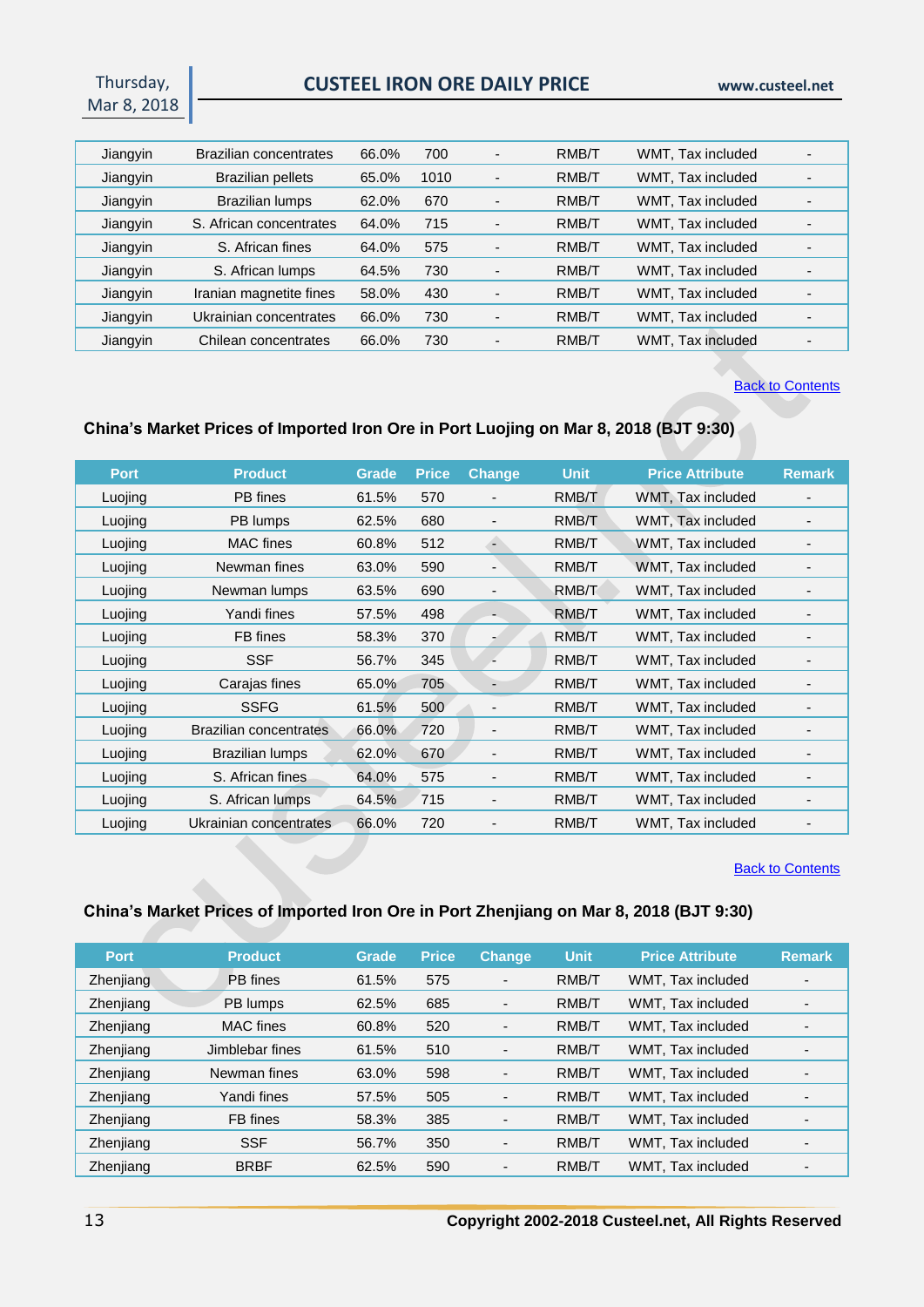Thursday, Mar 8, 2018

| Zhenjiang | Carajas fines           | 65.0% | 715  | $\overline{\phantom{0}}$ | RMB/T | WMT, Tax included |  |
|-----------|-------------------------|-------|------|--------------------------|-------|-------------------|--|
| Zhenjiang | <b>SSFG</b>             | 61.5% | 505  | $\overline{\phantom{a}}$ | RMB/T | WMT, Tax included |  |
| Zhenjiang | <b>Brazilian lumps</b>  | 62.0% | 665  | $\overline{\phantom{0}}$ | RMB/T | WMT, Tax included |  |
| Zhenjiang | S. African fines        | 64.0% | 575  | $\overline{\phantom{0}}$ | RMB/T | WMT, Tax included |  |
| Zhenjiang | S. African lumps        | 64.5% | 730  | $\overline{\phantom{0}}$ | RMB/T | WMT, Tax included |  |
| Zhenjiang | Iranian concentrates    | 66.0% | 710  | $\overline{\phantom{0}}$ | RMB/T | WMT. Tax included |  |
| Zhenjiang | Iranian magnetite fines | 58.0% | 435  |                          | RMB/T | WMT, Tax included |  |
| Zhenjiang | Ukrainian pellets       | 63.0% | 1010 | $\overline{\phantom{0}}$ | RMB/T | WMT, Tax included |  |
| Zhenjiang | Philippine sea sands    | 57.0% | 320  | $\overline{\phantom{0}}$ | RMB/T | WMT, Tax included |  |

**[Back to Contents](#page-0-0)** 

### <span id="page-13-0"></span>**China's Market Prices of Imported Iron Ore in Port Beilun on Mar 8, 2018 (BJT 9:30)**

| <b>Port</b>   | <b>Product</b>                | <b>Grade</b> | <b>Price</b> | <b>Change</b>                | <b>Unit</b> | <b>Price Attribute</b> | <b>Remark</b>                |
|---------------|-------------------------------|--------------|--------------|------------------------------|-------------|------------------------|------------------------------|
| <b>Beilun</b> | PB fines                      | 61.5%        | 525          |                              | RMB/T       | WMT, Tax included      |                              |
| Beilun        | PB lumps                      | 62.5%        | 655          | $+5$                         | RMB/T       | WMT, Tax included      | $\overline{\phantom{a}}$     |
| Beilun        | <b>MAC</b> fines              | 60.8%        | 505          | $-3$                         | RMB/T       | WMT, Tax included      | $\overline{\phantom{a}}$     |
| Beilun        | Newman fines                  | 63.0%        | 555          | $\qquad \qquad \blacksquare$ | RMB/T       | WMT, Tax included      | $\qquad \qquad \blacksquare$ |
| Beilun        | Newman lumps                  | 63.5%        | 660          |                              | RMB/T       | WMT, Tax included      |                              |
| Beilun        | Yandi fines                   | 57.5%        | 465          | $+3$                         | RMB/T       | WMT, Tax included      |                              |
| Beilun        | FB fines                      | 58.3%        | 355          | $\blacksquare$               | RMB/T       | WMT, Tax included      |                              |
| <b>Beilun</b> | <b>SSF</b>                    | 56.7%        | 318          | $-2$                         | RMB/T       | WMT, Tax included      |                              |
| Beilun        | Western fines                 | 57.0%        | 328          | $\overline{\phantom{a}}$     | RMB/T       | WMT, Tax included      | $\overline{\phantom{0}}$     |
| <b>Beilun</b> | Roy Hill fines                | 61.0%        | 495          | $\overline{a}$               | RMB/T       | WMT, Tax included      | $\overline{\phantom{a}}$     |
| Beilun        | Roy Hill lumps                | 62.0%        | 590          | $\qquad \qquad \blacksquare$ | RMB/T       | WMT, Tax included      | $\overline{\phantom{a}}$     |
| <b>Beilun</b> | Robe River fines              | 57.0%        | 385          |                              | RMB/T       | WMT, Tax included      | -                            |
| Beilun        | Trafigura fines               | 61.0%        | 455          |                              | RMB/T       | WMT, Tax included      |                              |
| Beilun        | <b>BRBF</b>                   | 62.5%        | 550          | $\overline{a}$               | RMB/T       | WMT, Tax included      |                              |
| Beilun        | Carajas fines                 | 65.0%        | 670          | $\overline{\phantom{a}}$     | RMB/T       | WMT, Tax included      | $\overline{\phantom{a}}$     |
| Beilun        | <b>SSFG</b>                   | 61.5%        | 470          | $\overline{\phantom{a}}$     | RMB/T       | WMT, Tax included      |                              |
| <b>Beilun</b> | <b>Brazilian concentrates</b> | 66.0%        | 695          | $\qquad \qquad \blacksquare$ | RMB/T       | WMT, Tax included      | $\overline{\phantom{a}}$     |
| <b>Beilun</b> | <b>Brazilian pellets</b>      | 65.0%        | 995          | $\overline{\phantom{a}}$     | RMB/T       | WMT, Tax included      | $\overline{\phantom{a}}$     |
| Beilun        | <b>Brazilian lumps</b>        | 62.0%        | 615          | $\centerdot$                 | RMB/T       | WMT, Tax included      | $\overline{\phantom{a}}$     |
| <b>Beilun</b> | S. African fines              | 64.0%        | 570          |                              | RMB/T       | WMT, Tax included      |                              |
| Beilun        | S. African lumps              | 64.5%        | 710          |                              | RMB/T       | WMT, Tax included      | -                            |
| Beilun        | Iranian concentrates          | 66.0%        | 695          | $\qquad \qquad \blacksquare$ | RMB/T       | WMT, Tax included      |                              |
| Beilun        | Iranian magnetite fines       | 58.0%        | 455          | $\overline{\phantom{a}}$     | RMB/T       | WMT, Tax included      | -                            |
| Beilun        | Ukrainian concentrates        | 66.0%        | 725          | $\overline{\phantom{a}}$     | RMB/T       | WMT, Tax included      |                              |
| Beilun        | Chilean concentrates          | 66.0%        | 715          | $\overline{\phantom{a}}$     | RMB/T       | WMT, Tax included      | $\qquad \qquad \blacksquare$ |

[Back to Contents](#page-0-0)

## <span id="page-13-1"></span>**China's Market Prices of Imported Iron Ore in Port Taicang on Mar 8, 2018 (BJT 9:30)**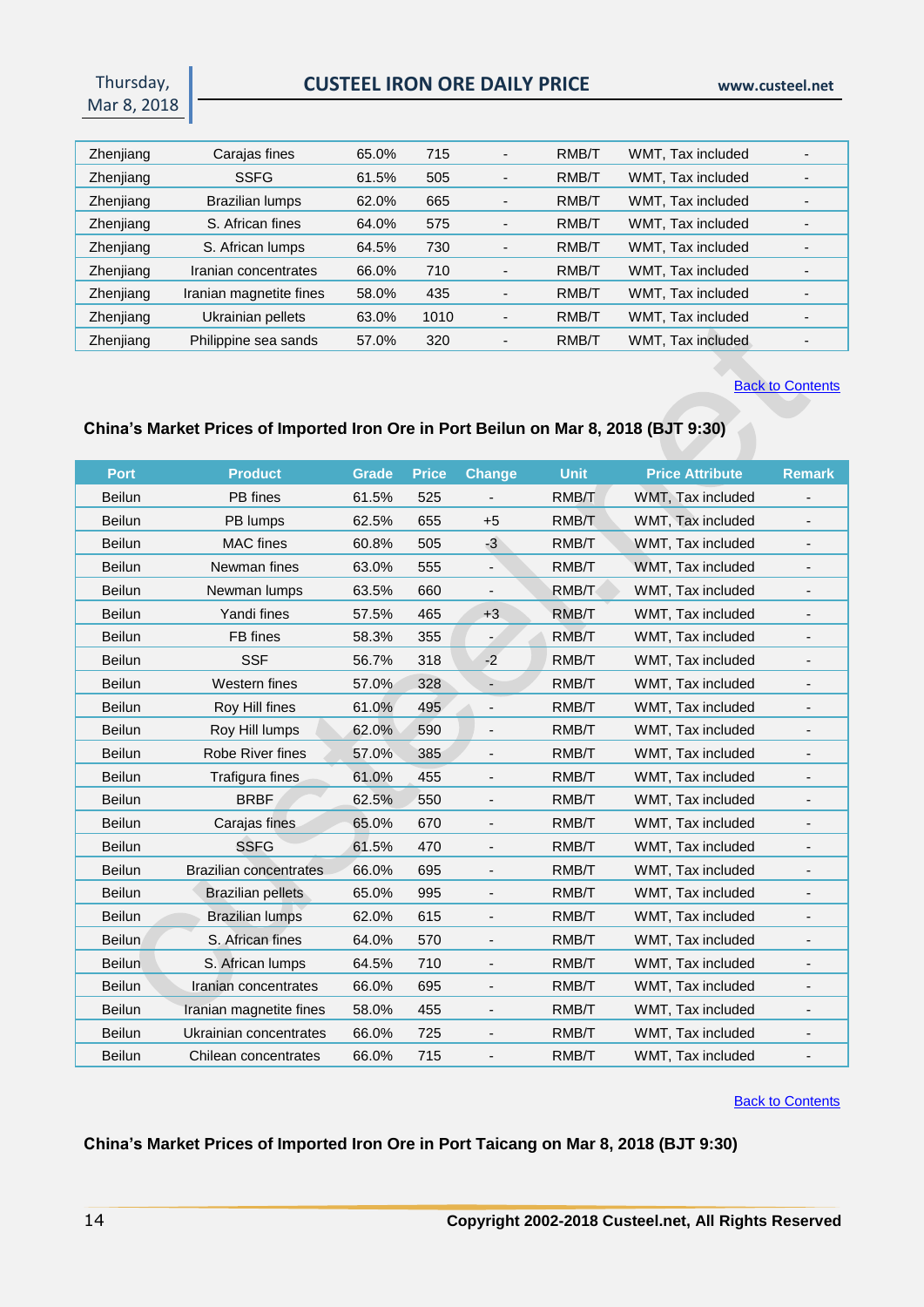# **CUSTEEL IRON ORE DAILY PRICE www.custeel.net**

| <b>Port</b> | <b>Product</b>                | <b>Grade</b> | <b>Price</b> | <b>Change</b>            | <b>Unit</b> | <b>Price Attribute</b> | <b>Remark</b>                |
|-------------|-------------------------------|--------------|--------------|--------------------------|-------------|------------------------|------------------------------|
| Taicang     | PB fines                      | 61.5%        | 570          |                          | RMB/T       | WMT, Tax included      |                              |
| Taicang     | PB lumps                      | 62.5%        | 675          | $\overline{\phantom{0}}$ | RMB/T       | WMT, Tax included      | $\overline{\phantom{0}}$     |
| Taicang     | <b>MAC</b> fines              | 60.8%        | 512          | $\overline{\phantom{a}}$ | RMB/T       | WMT, Tax included      | $\overline{\phantom{a}}$     |
| Taicang     | Jimblebar fines               | 61.5%        | 510          |                          | RMB/T       | WMT, Tax included      |                              |
| Taicang     | Newman fines                  | 63.0%        | 590          | $\overline{\phantom{a}}$ | RMB/T       | WMT, Tax included      | $\overline{\phantom{a}}$     |
| Taicang     | Newman lumps                  | 63.5%        | 695          | $\overline{\phantom{a}}$ | RMB/T       | WMT, Tax included      | $\overline{\phantom{a}}$     |
| Taicang     | Yandi fines                   | 57.5%        | 498          | $\overline{\phantom{a}}$ | RMB/T       | WMT, Tax included      | ٠                            |
| Taicang     | FB fines                      | 58.3%        | 378          | $\overline{\phantom{0}}$ | RMB/T       | WMT, Tax included      | $\overline{\phantom{a}}$     |
| Taicang     | <b>SSF</b>                    | 56.7%        | 345          |                          | RMB/T       | WMT, Tax included      |                              |
| Taicang     | Robe River fines              | 57.0%        | 400          | $\overline{\phantom{a}}$ | RMB/T       | WMT, Tax included      | $\overline{\phantom{a}}$     |
| Taicang     | Carajas fines                 | 65.0%        | 705          | $\overline{a}$           | RMB/T       | WMT, Tax included      |                              |
| Taicang     | <b>SSFG</b>                   | 61.5%        | 500          |                          | RMB/T       | WMT, Tax included      |                              |
| Taicang     | <b>Brazilian concentrates</b> | 66.0%        | 715          | $\overline{\phantom{a}}$ | RMB/T       | WMT, Tax included      | $\overline{\phantom{a}}$     |
| Taicang     | <b>Brazilian pellets</b>      | 65.0%        | 1010         |                          | RMB/T       | WMT, Tax included      |                              |
| Taicang     | <b>Brazilian lumps</b>        | 62.0%        | 650          | $\overline{\phantom{a}}$ | RMB/T       | WMT, Tax included      |                              |
| Taicang     | S. African concentrates       | 65.0%        | 715          |                          | RMB/T       | WMT, Tax included      | $\overline{\phantom{a}}$     |
| Taicang     | S. African fines              | 64.0%        | 595          | $\overline{\phantom{a}}$ | RMB/T       | WMT, Tax included      |                              |
| Taicang     | S. African lumps              | 64.5%        | 720          |                          | RMB/T       | WMT, Tax included      | $\overline{\phantom{a}}$     |
| Taicang     | Indian pellet                 | 63.5%        | 945          | $\overline{\phantom{a}}$ | RMB/T       | WMT, Tax included      | $\overline{\phantom{a}}$     |
| Taicang     | Iranian concentrates          | 66.0%        | 700          | ٠                        | RMB/T       | WMT, Tax included      | $\qquad \qquad \blacksquare$ |
| Taicang     | Ukrainian concentrates        | 66.0%        | 730          |                          | RMB/T       | WMT, Tax included      |                              |

**[Back to Contents](#page-0-0)** 

# <span id="page-14-0"></span>**China's Market Prices of Imported Iron Ore in Port Fangcheng on Mar 8, 2018 (BJT 9:30)**

| <b>Port</b> | <b>Product</b>                | <b>Grade</b> | <b>Price</b> | <b>Change</b>            | <b>Unit</b> | <b>Price Attribute</b> | <b>Remark</b>            |
|-------------|-------------------------------|--------------|--------------|--------------------------|-------------|------------------------|--------------------------|
| Fangcheng   | PB fines                      | 61.5%        | 533          | $-2$                     | RMB/T       | WMT, Tax included      |                          |
| Fangcheng   | PB lumps                      | 62.5%        | 650          | $\overline{\phantom{a}}$ | RMB/T       | WMT, Tax included      | $\blacksquare$           |
| Fangcheng   | <b>MAC</b> fines              | 60.8%        | 510          |                          | RMB/T       | WMT, Tax included      |                          |
| Fangcheng   | Jimblebar fines               | 61.5%        | 490          | $-10$                    | RMB/T       | WMT, Tax included      |                          |
| Fangcheng   | Newman fines                  | 63.0%        | 570          | $\overline{\phantom{a}}$ | RMB/T       | WMT, Tax included      | $\overline{\phantom{a}}$ |
| Fangcheng   | Yandi fines                   | 57.5%        | 470          | $\overline{\phantom{a}}$ | RMB/T       | WMT, Tax included      | -                        |
| Fangcheng   | FB fines                      | 58.3%        | 365          | $\overline{\phantom{a}}$ | RMB/T       | WMT, Tax included      | $\overline{\phantom{a}}$ |
| Fangcheng   | <b>SSF</b>                    | 56.7%        | 332          | $\overline{\phantom{a}}$ | RMB/T       | WMT, Tax included      | -                        |
| Fangcheng   | Robe River fines              | 57.0%        | 392          | $-5$                     | RMB/T       | WMT, Tax included      | -                        |
| Fangcheng   | <b>BRBF</b>                   | 62.5%        | 553          |                          | RMB/T       | WMT, Tax included      |                          |
| Fangcheng   | Carajas fines                 | 65.0%        | 672          |                          | RMB/T       | WMT, Tax included      |                          |
| Fangcheng   | <b>SSFG</b>                   | 61.5%        | 475          |                          | RMB/T       | WMT, Tax included      | $\overline{\phantom{a}}$ |
| Fangcheng   | <b>Brazilian concentrates</b> | 66.0%        | 695          |                          | RMB/T       | WMT, Tax included      | -                        |
| Fangcheng   | <b>Brazilian pellets</b>      | 65.0%        | 1000         | $\overline{\phantom{a}}$ | RMB/T       | WMT, Tax included      |                          |
| Fangcheng   | <b>Brazilian lumps</b>        | 62.0%        | 640          |                          | RMB/T       | WMT, Tax included      | $\overline{\phantom{a}}$ |
| Fangcheng   | S. African concentrates       | 64.0%        | 680          |                          | RMB/T       | WMT, Tax included      | -                        |
| Fangcheng   | S. African fines              | 64.0%        | 560          | $-5$                     | RMB/T       | WMT, Tax included      |                          |